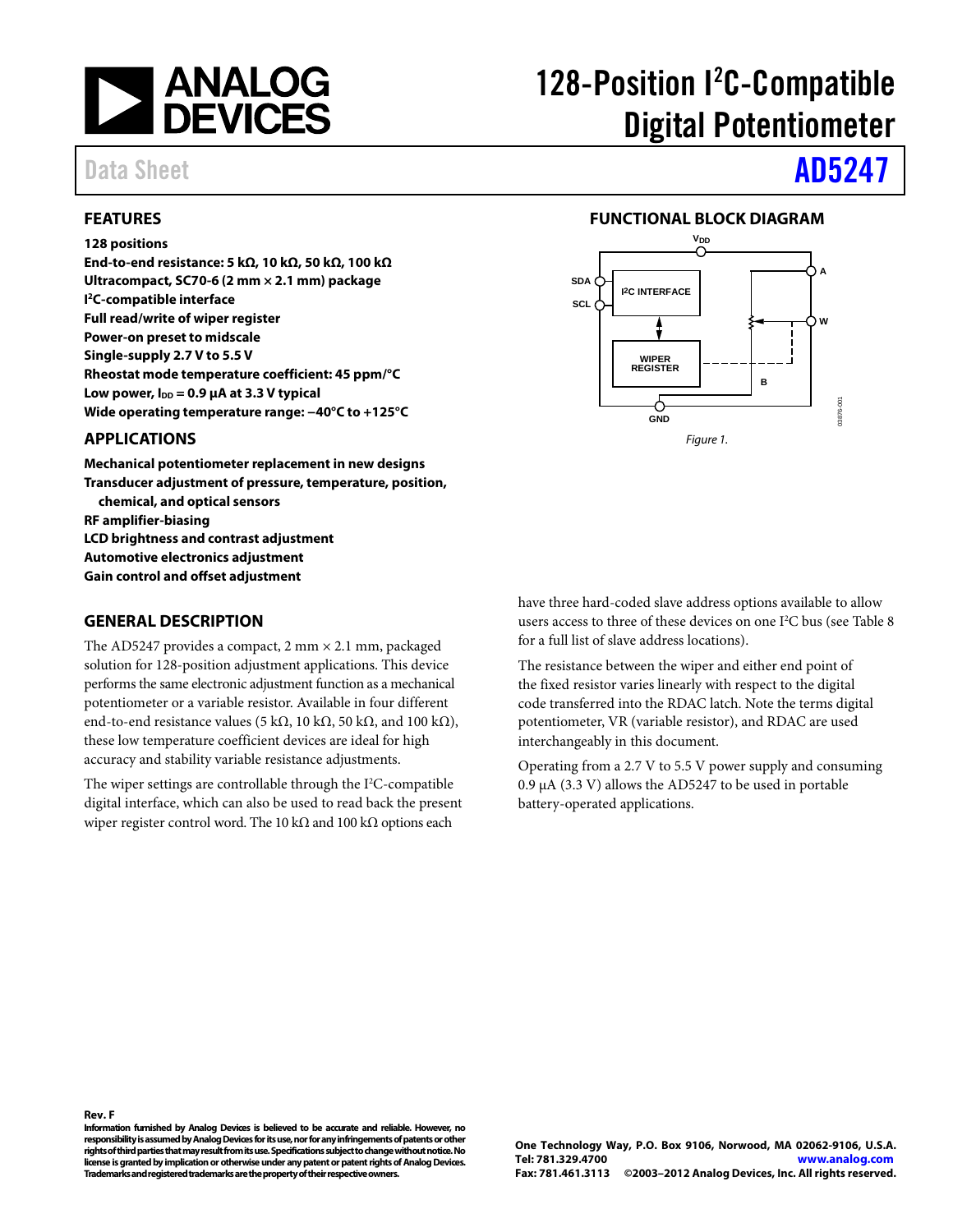# TABLE OF CONTENTS

| Electrical Characteristics—10 kΩ, 50 kΩ, and 100 kΩ                                      |  |
|------------------------------------------------------------------------------------------|--|
| Timing Characteristics—5 k $\Omega$ , 10 k $\Omega$ , 50 k $\Omega$ , and 100 k $\Omega$ |  |
|                                                                                          |  |
|                                                                                          |  |
|                                                                                          |  |
|                                                                                          |  |
|                                                                                          |  |

## **REVISION HISTORY**

## **5/12—Rev. E to Rev. F**

| $1/11$ —Rev. D to Rev. E |  |
|--------------------------|--|
|                          |  |
|                          |  |

### **3/10—Rev. C to Rev. D**

| $10/09$ —Rev. B to Rev. C                                |  |
|----------------------------------------------------------|--|
| Changes to Zero-Scale Error (10 kΩ) Parameter, Table 2 4 |  |

Changes to Ordering Guide .......................................................... 18

## **3/07—Rev. A to Rev. B**

| Changes to I <sup>2</sup> C-Compatible 2-Wire Serial Bus Section  15 |  |
|----------------------------------------------------------------------|--|
|                                                                      |  |
| $7/06$ —Rev. 0 to Rev. A                                             |  |
|                                                                      |  |
|                                                                      |  |

## Changes to Ordering Guide .......................................................... 18

**9/03—Revision 0: Initial Version**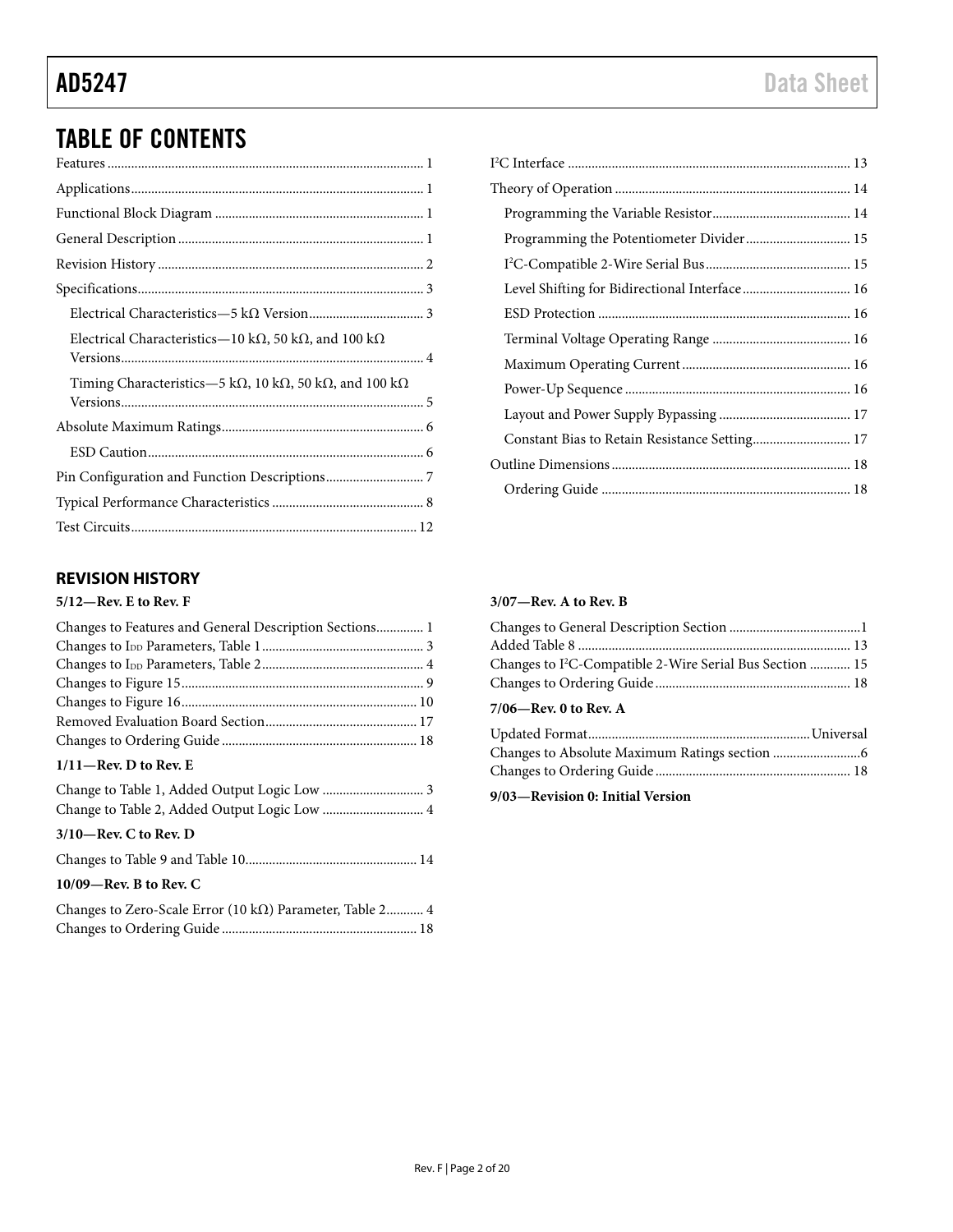## <span id="page-2-2"></span><span id="page-2-1"></span>**SPECIFICATIONS**

## <span id="page-2-0"></span>**ELECTRICAL CHARACTERISTICS—5 kΩ VERSION**

 $V_{DD} = 5 V \pm 10\%$  or 3 V  $\pm$  10%,  $V_A = V_{DD}$ ,  $-40\degree C < T_A < +125\degree C$ , unless otherwise noted.

### **Table 1.**

| <b>Parameter</b>                                | Symbol                               | <b>Conditions</b>                                                     | Min        | Typ <sup>1</sup> | Max                    | Unit       |
|-------------------------------------------------|--------------------------------------|-----------------------------------------------------------------------|------------|------------------|------------------------|------------|
| DC CHARACTERISTICS-RHEOSTAT MODE                |                                      |                                                                       |            |                  |                        |            |
| Resistor Differential Nonlinearity <sup>2</sup> | <b>R-DNL</b>                         | $R_{WB}$ , $V_A$ = no connect                                         | $-1.5$     | ±0.1             | $+1.5$                 | <b>LSB</b> |
| Resistor Integral Nonlinearity <sup>2</sup>     | R-INL                                | $R_{WB}$ , $V_A$ = no connect                                         | $-4$       | $\pm 0.75$       | $+4$                   | <b>LSB</b> |
| Nominal Resistor Tolerance <sup>3</sup>         | $\Delta$ R <sub>AB</sub>             |                                                                       | $-30$      |                  | $+30$                  | $\%$       |
| Resistance Temperature Coefficient <sup>3</sup> | $\Delta$ RAB/ $\Delta$ T             |                                                                       |            | 45               |                        | ppm/°C     |
| <b>Output Resistance</b>                        | <b>R</b> w <sub>B</sub>              | $Code = 0x00$                                                         |            | 75               | 300                    | Ω          |
| DC CHARACTERISTICS-POTENTIOMETER DIVIDER MODE   |                                      |                                                                       |            |                  |                        |            |
| Differential Nonlinearity <sup>4</sup>          | <b>DNL</b>                           |                                                                       | $-1$       | ±0.1             | $+1$                   | <b>LSB</b> |
| Integral Nonlinearity <sup>4</sup>              | <b>INL</b>                           |                                                                       | $-1$       | ±0.2             | $+1$                   | <b>LSB</b> |
| Voltage Divider Temperature Coefficient         | $\Delta V_{\rm W}/\Delta T$          | $Code = 0x40$                                                         |            | 15               |                        | ppm/°C     |
| <b>Full-Scale Error</b>                         | VWFSE                                | $Code = 0x7F$                                                         | $-3$       | $-2$             | 0                      | <b>LSB</b> |
| Zero-Scale Error                                | <b>V</b> wzse                        | $Code = 0x00$                                                         | $\Omega$   | $\mathbf{1}$     | $\overline{2}$         | <b>LSB</b> |
| <b>RESISTOR TERMINALS</b>                       |                                      |                                                                       |            |                  |                        |            |
| Voltage Range <sup>5</sup>                      | $V_A, V_W$                           |                                                                       | <b>GND</b> |                  | <b>V</b> <sub>DD</sub> | V          |
| Capacitance A <sup>6</sup>                      | $C_A$                                | $f = 1$ MHz, measured to GND,                                         |            |                  |                        |            |
|                                                 |                                      | $code = 0x40$                                                         |            | 45               |                        | рF         |
| Capacitance W <sup>6</sup>                      | $C_W$                                | $f = 1$ MHz, measured to GND,                                         |            |                  |                        |            |
|                                                 |                                      | $code = 0x40$                                                         |            | 60               |                        | pF         |
| Common-Mode Leakage                             | Iсм                                  | $V_A = V_{DD}/2$                                                      |            | $\mathbf{1}$     |                        | nA         |
| <b>DIGITAL INPUTS AND OUTPUTS</b>               |                                      |                                                                       |            |                  |                        |            |
| Input Logic High                                | V <sub>IH</sub>                      | $V_{DD} = 5 V$                                                        | 2.4        |                  |                        | $\vee$     |
| Input Logic Low                                 | $V_{IL}$                             | $V_{DD} = 5 V$                                                        |            |                  | 0.8                    | $\vee$     |
| Input Logic High                                | V <sub>IH</sub>                      | $V_{DD} = 3 V$                                                        | 2.1        |                  |                        | $\vee$     |
| Input Logic Low                                 | $V_{IL}$                             | $V_{DD} = 3 V$                                                        |            |                  | 0.6                    | V          |
| <b>Input Current</b>                            | h.                                   | $V_{IN}$ = 0 V or 5 V                                                 |            |                  | ±1                     | μA         |
| Input Capacitance <sup>6</sup>                  | $C_{IL}$                             |                                                                       |            | 5                |                        | pF         |
| <b>Output Logic Low (SDA)</b>                   | $V_{OL}$                             | $I_{\text{ol}} = 3 \text{ mA}$                                        |            |                  | 0.4                    | $\vee$     |
|                                                 |                                      | $I_{OL} = 6 \text{ mA}$                                               |            |                  | 0.6                    | V          |
| <b>POWER SUPPLIES</b>                           |                                      |                                                                       |            |                  |                        |            |
| Power Supply Range                              | $V_{\textrm{DD RANGE}}$              |                                                                       | 2.7        |                  | 5.5                    | V          |
| <b>Supply Current</b>                           | $I_{DD}$                             | $V_{DD} = 5.5 V; V_{IH} = V_{DD}$ or $V_{II} = GND$                   |            | 3                | $\overline{7}$         | μA         |
|                                                 |                                      | $V_{DD} = 5 V$ ; $V_{IH} = V_{DD}$ or $V_{IL} = GND$                  |            | 2.5              | 5.2                    | μA         |
|                                                 |                                      | $V_{DD} = 3.3 V; V_{IH} = V_{DD}$ or $V_{II} = GND$                   |            | 0.9              | $\overline{2}$         | μA         |
| Power Dissipation <sup>7</sup>                  | $\mathsf{P}_\mathsf{DISS}$           | $V_{\text{H}} = 5 V$ or $V_{\text{II}} = 0 V$ , $V_{\text{DD}} = 5 V$ |            |                  | 40                     | μW         |
| Power Supply Sensitivity                        | <b>PSSR</b>                          | $V_{DD} = 5 V \pm 10\%$ ,                                             |            |                  |                        |            |
|                                                 |                                      | $code = midscale$                                                     |            | ±0.003           | $\pm 0.05$             | $% /$ %    |
| DYNAMIC CHARACTERISTICS <sup>6, 8</sup>         |                                      |                                                                       |            |                  |                        |            |
| Bandwidth -3 dB                                 | <b>BW_5K</b>                         | $R_{AB} = 5 k\Omega$ , code = 0x40                                    |            | 1.2              |                        | MHz        |
| <b>Total Harmonic Distortion</b>                | <b>THD<sub>w</sub></b>               | $V_A = 1 V$ rms, $V_B = 0 V$ , $f = 1 kHz$                            |            | 0.05             |                        | $\%$       |
| V <sub>w</sub> Settling Time                    | ts                                   | $V_A = 5 V$ , ±1 LSB error band                                       |            | $\mathbf{1}$     |                        | μs         |
| <b>Resistor Noise Voltage Density</b>           | <b>e</b> <sub>N</sub> w <sub>B</sub> | $R_{WB} = 2.5 k\Omega$ , $R_s = 0 \Omega$                             |            | 6                |                        | nV/√Hz     |

 $^1$  Typical specifications represent average readings at 25°C and V $_{\text{DD}}$  = 5 V.<br>2 Resistor position poplinearity error R-INL is the deviation from an ideal v

<sup>2</sup> Resistor position nonlinearity error R-INL is the deviation from an ideal value measured between the maximum resistance and the minimum resistance wiper positions. R-DNL measures the relative step change from ideal between successive tap positions. Parts are guaranteed monotonic.

 $3 V_A = V_{DD}$ , wiper (V<sub>W</sub>) = no connect.<br><sup>4</sup> INL and DNL are measured at V<sub>W</sub> W <sup>4</sup> INL and DNL are measured at V<sub>W</sub>, with the RDAC configured as a potentiometer divider similar to a voltage output DAC. V<sub>A</sub> = V<sub>DD</sub> and V<sub>B</sub> = 0 V.

DNL specification limits of  $\pm$ 1 LSB maximum are guaranteed monotonic under operating conditions.

<sup>5</sup> Resistor Terminal A and Resistor Terminal W have no limitations on polarity with respect to each other.

<sup>6</sup> Guaranteed by design and not subject to production test.

<sup>7</sup> P<sub>DISS</sub> is calculated from (I<sub>DD</sub> × V<sub>DD</sub>). CMOS logic level inputs result in minimum power dissipation.<br><sup>8</sup> All dynamic characteristics use V<sub>DR</sub> = 5 V

 $8$  All dynamic characteristics use  $V_{DD} = 5$  V.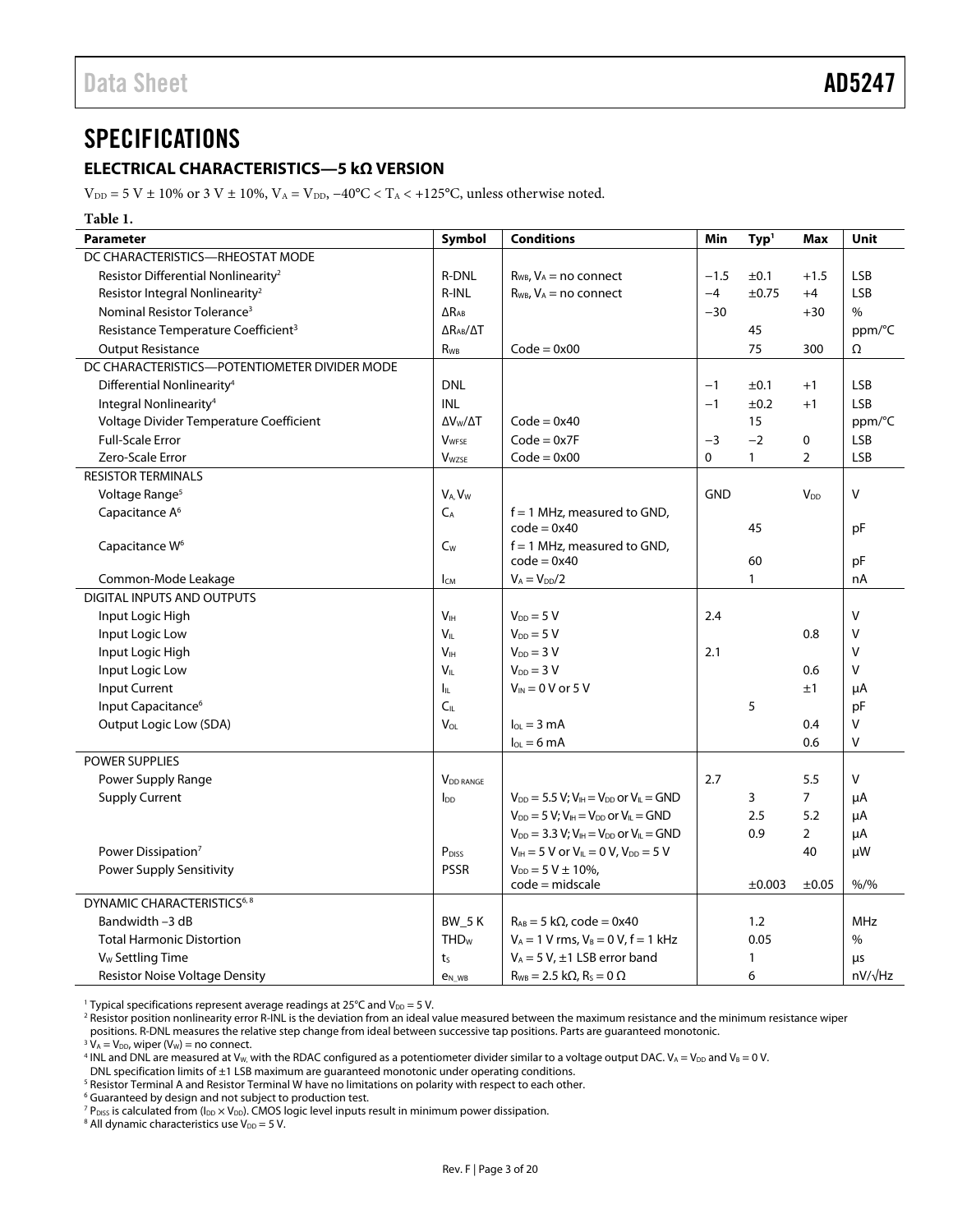## <span id="page-3-0"></span>**ELECTRICAL CHARACTERISTICS—10 kΩ, 50 kΩ, AND 100 kΩ VERSIONS**

V<sub>DD</sub> = 5 V ± 10% or 3 V ± 10%, V<sub>A</sub> = V<sub>DD</sub>, -40°C < T<sub>A</sub> < +125°C, unless otherwise noted.

## **Table 2.**

| <b>Parameter</b>                                        | Symbol                          | <b>Conditions</b>                                                          | Min        | Typ <sup>1</sup> | Max                   | Unit       |
|---------------------------------------------------------|---------------------------------|----------------------------------------------------------------------------|------------|------------------|-----------------------|------------|
| DC CHARACTERISTICS-RHEOSTAT MODE                        |                                 |                                                                            |            |                  |                       |            |
| Resistor Differential Nonlinearity <sup>2</sup>         | <b>R-DNL</b>                    | $R_{WB}$ , $V_A$ = no connect                                              | $-1$       | ±0.1             | $+1$                  | <b>LSB</b> |
| Resistor Integral Nonlinearity <sup>2</sup>             | R-INL                           | $R_{WB}$ , $V_A$ = no connect                                              | $-2$       | $\pm 0.25$       | $+2$                  | <b>LSB</b> |
| Nominal Resistor Tolerance <sup>3</sup>                 | $\Delta R_{AB}$                 |                                                                            | $-20$      |                  | $+20$                 | $\%$       |
| Resistance Temperature Coefficient <sup>3</sup>         | $\Delta R_{AB}/\Delta T$        |                                                                            |            | 45               |                       | ppm/°C     |
| <b>Output Resistance</b>                                | R <sub>WB</sub>                 | $Code = 0x00$                                                              |            | 75               | 300                   | Ω          |
| DC CHARACTERISTICS-POTENTIOMETER<br><b>DIVIDER MODE</b> |                                 |                                                                            |            |                  |                       |            |
| Differential Nonlinearity <sup>4</sup>                  | <b>DNL</b>                      |                                                                            | $-1$       | ±0.1             | $+1$                  | <b>LSB</b> |
| Integral Nonlinearity <sup>4</sup>                      | <b>INL</b>                      |                                                                            | $-1$       | ±0.2             | $+1$                  | <b>LSB</b> |
| Voltage Divider Temperature Coefficient                 | $\Delta V_{\rm W}/\Delta T$     | $Code = 0x40$                                                              |            | 15               |                       | ppm/°C     |
| Full-Scale Error (50 k $\Omega$ , 100 k $\Omega$ )      | <b>V</b> <sub>WFSE</sub>        | $Code = 0x7F$                                                              | $-1$       | $-1$             | $\mathbf 0$           | <b>LSB</b> |
| Zero-Scale Error (50 k $\Omega$ , 100 k $\Omega$ )      | <b>VWZSF</b>                    | $Code = 0x00$                                                              | 0          | 0.4              | $\mathbf{1}$          | <b>LSB</b> |
| Full-Scale Error (10 k $\Omega$ )                       | <b>V</b> <sub>WFSE</sub>        | $Code = 0x7F$                                                              | $-2$       | $-0.5$           | $\mathbf 0$           | LSB        |
| Zero-Scale Error (10 kΩ)                                | <b>V</b> wzse                   | $V_{DD} = 4.5 V$ to 5.5 V, code = 0x00                                     | 0          | 0.5              | $\mathbf{1}$          | LSB        |
|                                                         |                                 | $V_{DD} = 2.7 V$ to 4.4 V, code = 0x00                                     | 0          | 0.5              | 1.2                   | <b>LSB</b> |
| <b>RESISTOR TERMINALS</b>                               |                                 |                                                                            |            |                  |                       |            |
| Voltage Range <sup>5</sup>                              | V <sub>A</sub> , V <sub>w</sub> |                                                                            | <b>GND</b> |                  | <b>V<sub>DD</sub></b> | $\vee$     |
| Capacitance A <sup>6</sup>                              | $C_A$                           | $f = 1$ MHz, measured to GND,                                              |            |                  |                       |            |
|                                                         |                                 | $code = 0x40$                                                              |            | 45               |                       | pF         |
| Capacitance W <sup>6</sup>                              | $C_W$                           | $f = 1$ MHz, measured to GND,                                              |            |                  |                       |            |
|                                                         |                                 | $code = 0x40$                                                              |            | 60               |                       | pF         |
| Common-Mode Leakage                                     | $\mathsf{I}_{\mathsf{CM}}$      | $V_A = V_{DD}/2$                                                           |            | 1                |                       | nA         |
| DIGITAL INPUTS AND OUTPUTS                              |                                 |                                                                            |            |                  |                       |            |
| Input Logic High                                        | V <sub>IH</sub>                 | $V_{DD} = 5 V$                                                             | 2.4        |                  |                       | $\vee$     |
| Input Logic Low                                         | $V_{IL}$                        | $V_{DD} = 5 V$                                                             |            |                  | 0.8                   | V          |
| Input Logic High                                        | V <sub>IH</sub>                 | $V_{DD} = 3 V$                                                             | 2.1        |                  |                       | $\vee$     |
| Input Logic Low                                         | $V_{IL}$                        | $V_{DD} = 3 V$                                                             |            |                  | 0.6                   | V          |
| Input Current                                           | $\mathsf{I}_{\mathsf{IL}}$      | $V_{IN} = 0 V$ or 5 V                                                      |            |                  | ±1                    | μA         |
| Input Capacitance <sup>6</sup>                          | $C_{II}$                        |                                                                            |            | 5                |                       | pF         |
| Output Logic Low (SDA)                                  | $V_{OI}$                        | $I_{01} = 3$ mA                                                            |            |                  | 0.4                   | V          |
|                                                         |                                 | $I_{OL} = 6 \text{ mA}$                                                    |            |                  | 0.6                   | V          |
| POWER SUPPLIES                                          |                                 |                                                                            |            |                  |                       |            |
| Power Supply Range                                      | <b>V</b> <sub>DD</sub> RANGE    |                                                                            | 2.7        |                  | 5.5                   | V          |
| <b>Supply Current</b>                                   | $I_{DD}$                        | $V_{DD} = 5.5 V$ ; $V_{IH} = V_{DD}$ or $V_{IL} = GND$                     |            | 3                | $\overline{7}$        | μA         |
|                                                         |                                 | $V_{DD} = 5 V$ ; $V_{IH} = V_{DD}$ or $V_{IL} = GND$                       |            | 2.5              | 5.2                   | μA         |
|                                                         |                                 | $V_{DD} = 3.3 V; V_{IH} = V_{DD}$ or $V_{IL} = GND$                        |            | 0.9              | $\overline{2}$        | μA         |
| Power Dissipation <sup>7</sup>                          | P <sub>DISS</sub>               | $V_{\text{IH}} = 5 V \text{ or } V_{\text{IL}} = 0 V, V_{\text{DD}} = 5 V$ |            |                  | 40                    | μW         |
| <b>Power Supply Sensitivity</b>                         | <b>PSSR</b>                     | $V_{DD} = 5 V \pm 10\%$ , code = midscale                                  |            | $\pm 0.01$       | $\pm 0.02$            | $% /$ %    |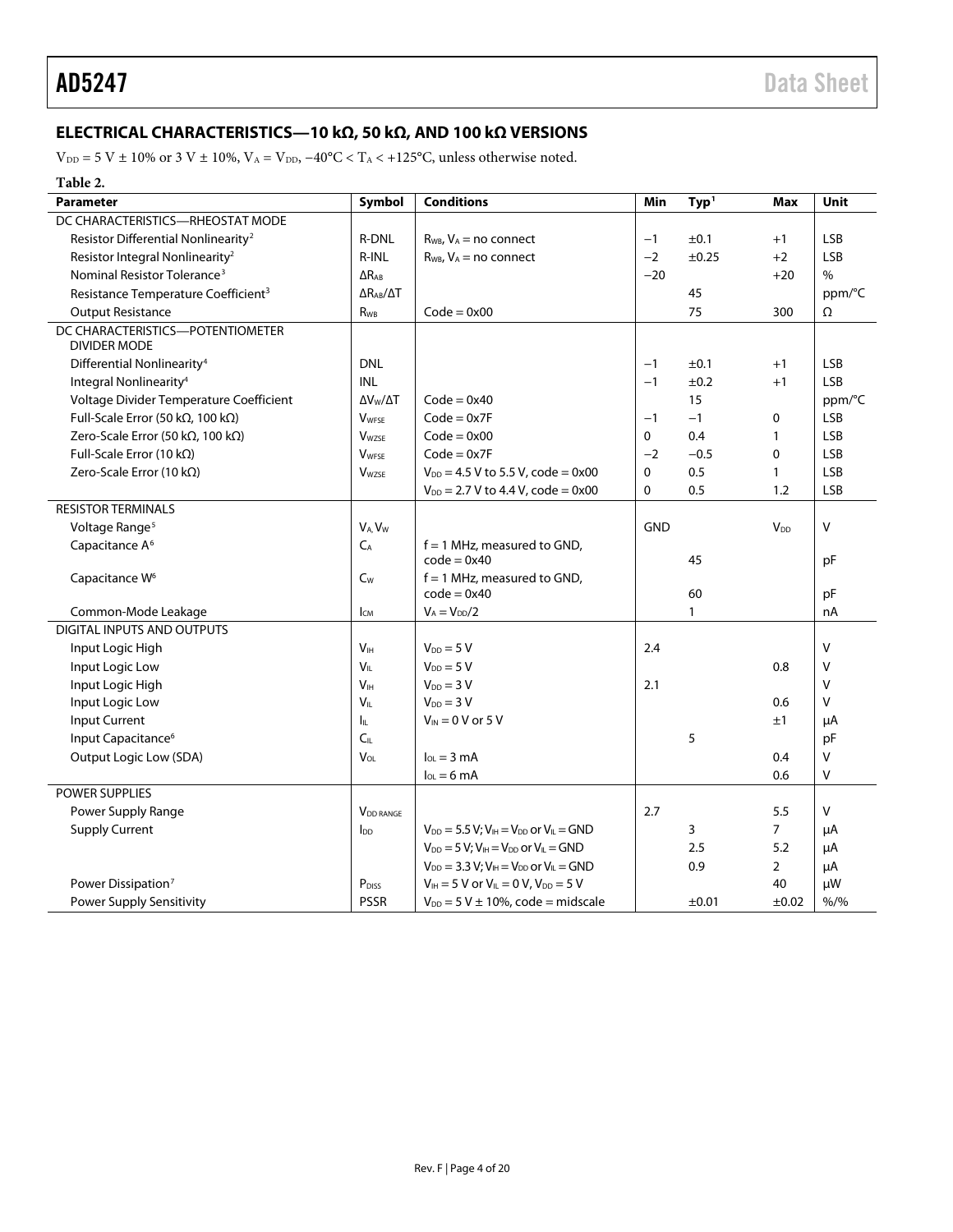## <span id="page-4-1"></span>Data Sheet **AD5247**

| Parameter                               | Symbol                 | <b>Conditions</b>                                                          | Min | Typ <sup>1</sup> | Max | Unit   |
|-----------------------------------------|------------------------|----------------------------------------------------------------------------|-----|------------------|-----|--------|
| DYNAMIC CHARACTERISTICS <sup>6, 8</sup> |                        |                                                                            |     |                  |     |        |
| Bandwidth -3 dB                         | BW                     | $R_{AB}$ = 10 k $\Omega$ /50 k $\Omega$ /100 k $\Omega$ ,<br>$code = 0x40$ |     | 600/100/40       |     | kHz    |
| <b>Total Harmonic Distortion</b>        | <b>THD<sub>w</sub></b> | $V_A$ = 1 V rms, f = 1 kHz, R <sub>AB</sub> = 10 kΩ                        |     | 0.05             |     | $\%$   |
| $Vw$ Settling Time (10 kΩ/50 kΩ/100 kΩ) | ts                     | $V_A = 5 V \pm 1$ LSB error band                                           |     |                  |     | μs     |
| <b>Resistor Noise Voltage Density</b>   | $eN$ w <sub>B</sub>    | $R_{WB} = 5 k\Omega$ , $R_S = 0$                                           |     |                  |     | nV/√Hz |

<sup>1</sup> Typical specifications represent average readings at 25<sup>°</sup>C and  $V_{DD} = 5$  V.

<sup>2</sup> Resistor position nonlinearity error R-INL is the deviation from an ideal value measured between the maximum resistance and the minimum resistance wiper

positions. R-DNL measures the relative step change from ideal between successive tap positions. Parts are guaranteed monotonic.

 $3 \text{ V}_A = \text{V}_{DD}$ , wiper (V<sub>W</sub>) = no connect.

<sup>4</sup> INL and DNL are measured at V<sub>W</sub>, with the RDAC configured as a potentiometer divider similar to a voltage output DAC. V<sub>A</sub> = V<sub>DD</sub> and V<sub>B</sub> = 0 V.

DNL specification limits of ±1 LSB maximum are guaranteed monotonic operating conditions.

<sup>5</sup> Resistor Terminal A and Resistor Terminal W have no limitations on polarity with respect to each other.

<sup>6</sup> Guaranteed by design, not subject to production test.

<sup>7</sup> P<sub>DISS</sub> is calculated from ( $I_{DD}$  × V<sub>DD</sub>). CMOS logic level inputs result in minimum power dissipation.

<sup>8</sup> All dynamic characteristics use  $V_{DD} = 5$  V.

## <span id="page-4-0"></span>**TIMING CHARACTERISTICS—5 kΩ, 10 kΩ, 50 kΩ, AND 100 kΩ VERSIONS**

 $V_{DD} = 5 V \pm 10\%$  or 3 V  $\pm 10\%$ ,  $V_A = V_{DD}$ ,  $-40\degree C < T_A < +125\degree C$ , unless otherwise noted.

### **Table 3.**

| Parameter <sup>1, 2, 3</sup>                                 | Symbol           | Min | Typ <sup>4</sup> | Max | <b>Unit</b> |
|--------------------------------------------------------------|------------------|-----|------------------|-----|-------------|
| <b>SCL Clock Frequency</b>                                   | $f_{\text{SCL}}$ |     |                  | 400 | kHz         |
| Bus Free Time Between Stop and Start, t <sub>BUF</sub>       | $t_1$            | 1.3 |                  |     | μs          |
| Hold Time (Repeated Start), t <sub>HD;STA</sub> <sup>5</sup> | t <sub>2</sub>   | 0.6 |                  |     | μs          |
| Low Period of SCL Clock, t <sub>LOW</sub>                    | $t_3$            | 1.3 |                  |     | μs          |
| High Period of SCL Clock, t <sub>HIGH</sub>                  | $t_4$            | 0.6 |                  | 50  | μs          |
| Setup Time for Repeated Start Condition, tsu;STA             | t <sub>5</sub>   | 0.6 |                  |     | μs          |
| Data Hold Time, t <sub>HD:DAT</sub>                          | $t_{6}$          |     |                  | 0.9 | μs          |
| Data Setup Time, tsu; DAT                                    | t7               | 100 |                  |     | ns          |
| Fall Time of Both SDA and SCL Signals, tr                    | ts               |     |                  | 300 | ns          |
| Rise Time of Both SDA and SCL Signals, t <sub>R</sub>        | t,               |     |                  | 300 | ns          |
| Setup Time for Stop Condition, tsu;sto                       | $t_{10}$         | 0.6 |                  |     | μs          |

<sup>1</sup> Specifications apply to all parts.

<sup>2</sup> Guaranteed by design, not subject to production test.

<sup>3</sup> See timing diagrams [\(Figure 2,](#page-4-2) [Figure 33,](#page-12-2) an[d Figure 34\)](#page-12-3) for locations of measured values.

<sup>4</sup> Typical specifications represent average readings at 25<sup>°</sup>C and V<sub>DD</sub> = 5 V.

<sup>5</sup> After this period, the first clock pulse is generated.

<span id="page-4-2"></span>

*Figure 2. I2 C Interface, Detailed Timing Diagram*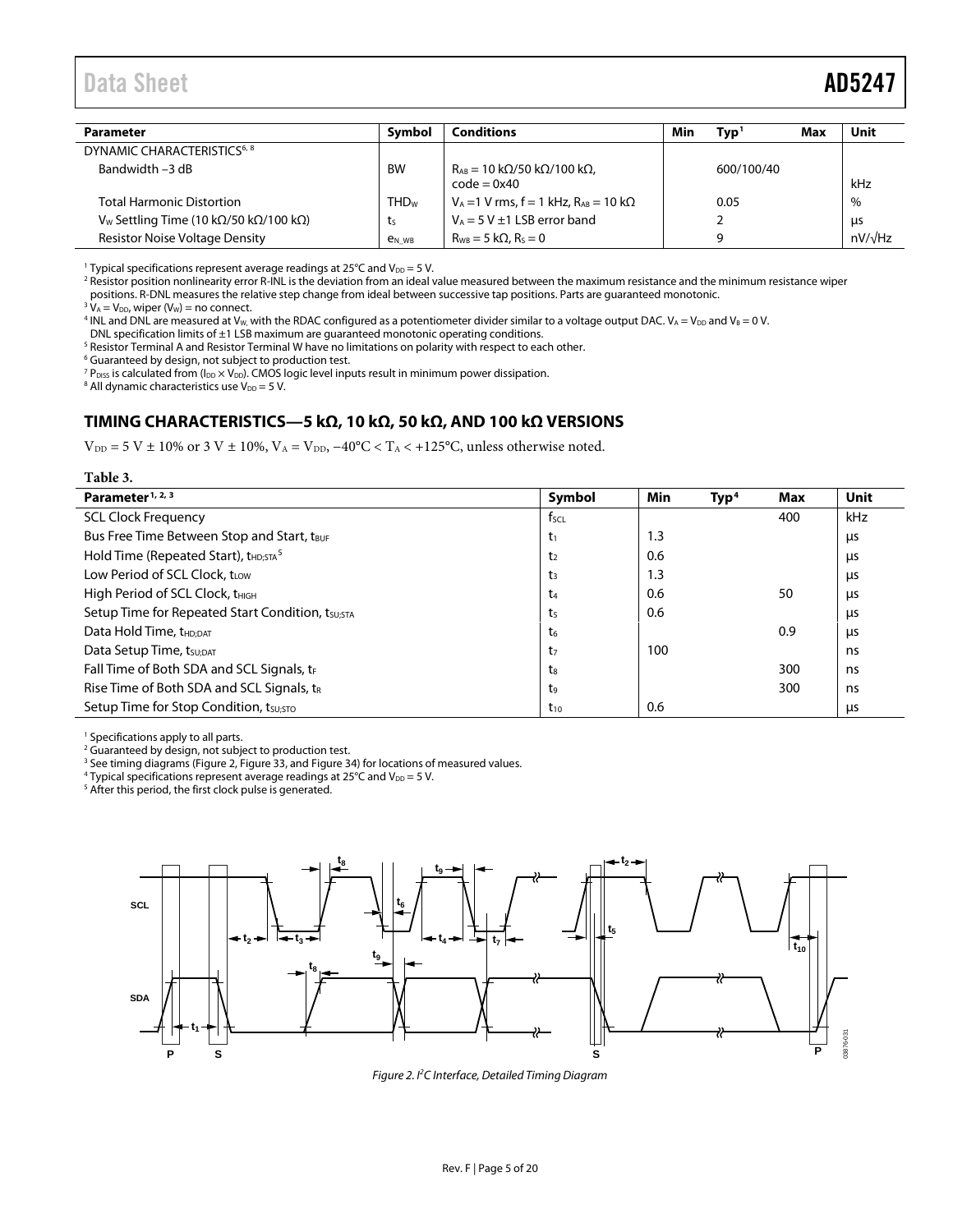# <span id="page-5-0"></span>ABSOLUTE MAXIMUM RATINGS

 $T_A = 25$ °C, unless otherwise noted.

### **Table 4.**

| <b>Parameter</b>                                  | Rating                              |
|---------------------------------------------------|-------------------------------------|
| V <sub>DD</sub> to GND                            | $-0.3$ V to $+7$ V                  |
| $V_A$ , $V_W$ to GND                              | Voo                                 |
| Terminal Current, Ax to Bx, Ax to Wx, Bx to Wx    |                                     |
| Pulsed <sup>1</sup>                               | $+20 \text{ mA}$                    |
| Continuous                                        | $±5$ mA                             |
| Digital Inputs and Output Voltage to GND          | 0 V to $V_{DD}$ + 0.3 V             |
| Operating Temperature Range                       | $-40^{\circ}$ C to $+125^{\circ}$ C |
| Maximum Junction Temperature (T <sub>JMAX</sub> ) | $150^{\circ}$ C                     |
| Storage Temperature Range                         | $-65^{\circ}$ C to $+150^{\circ}$ C |
| Thermal Resistance $\theta_{IA}^2$ : (SC70-6)     | 340°C/W                             |
| Reflow Soldering Peak Temperature                 |                                     |
| SnPb                                              | $240^{\circ}$ C                     |
| Pb-Free                                           | 260°C                               |

<sup>1</sup> Maximum terminal current is bounded by the maximum current handling of the switches, maximum power dissipation of the package, and maximum applied voltage across any two of the A, B, and W terminals at a given resistance.

<sup>2</sup> Package power dissipation =  $(T_{JMAX} - T_A)/\theta_{JA}$ .

Stresses above those listed under Absolute Maximum Ratings may cause permanent damage to the device. This is a stress rating only; functional operation of the device at these or any other conditions above those indicated in the operational section of this specification is not implied. Exposure to absolute maximum rating conditions for extended periods may affect device reliability.

## <span id="page-5-1"></span>**ESD CAUTION**



ESD (electrostatic discharge) sensitive device. Charged devices and circuit boards can discharge without detection. Although this product features patented or proprietary protection circuitry, damage may occur on devices subjected to high energy ESD. Therefore, proper ESD precautions should be taken to avoid performance degradation or loss of functionality.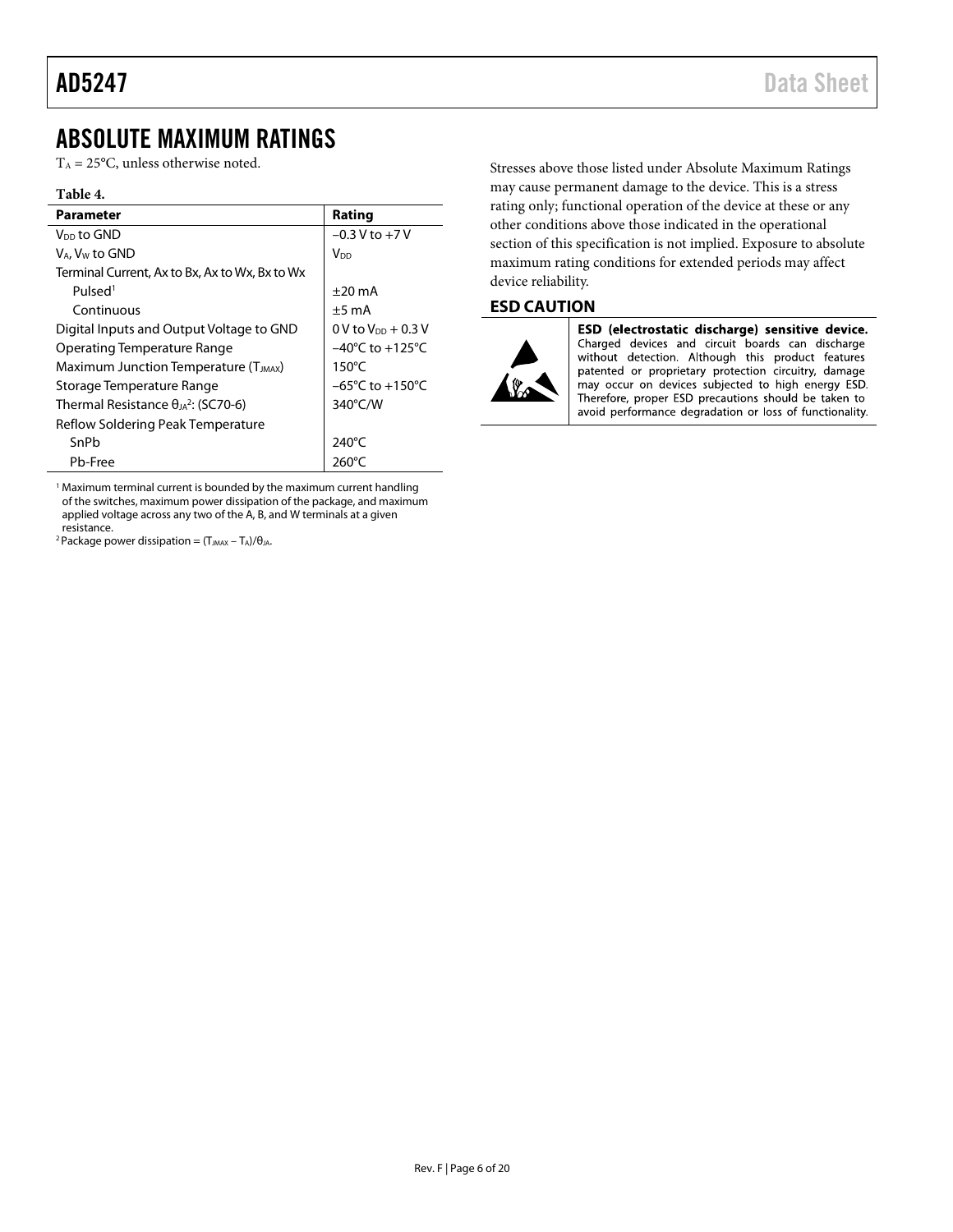# <span id="page-6-0"></span>PIN CONFIGURATION AND FUNCTION DESCRIPTIONS



### **Table 5. Pin Function Descriptions**

| Pin No. | <b>Mnemonic</b> | <b>Description</b>                           |
|---------|-----------------|----------------------------------------------|
|         | V <sub>DD</sub> | Positive Power Supply.                       |
|         | <b>GND</b>      | Digital Ground and B Termination Voltage.    |
|         | <b>SCL</b>      | Serial Clock Input; Positive Edge Triggered. |
|         | <b>SDA</b>      | Serial Data Input/Output.                    |
|         | W               | Terminal W.                                  |
| 6       | A               | Terminal A.                                  |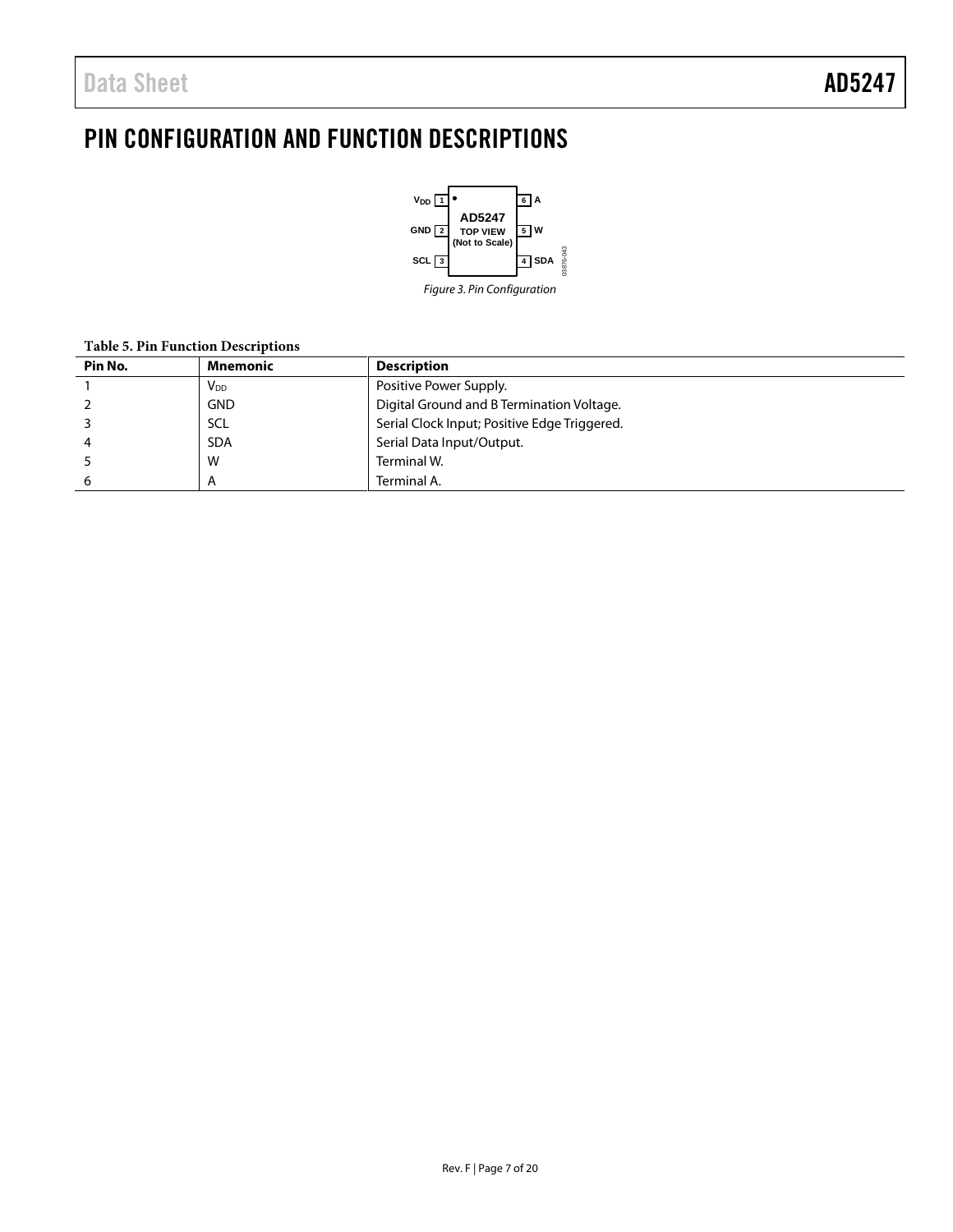# <span id="page-7-0"></span>TYPICAL PERFORMANCE CHARACTERISTICS



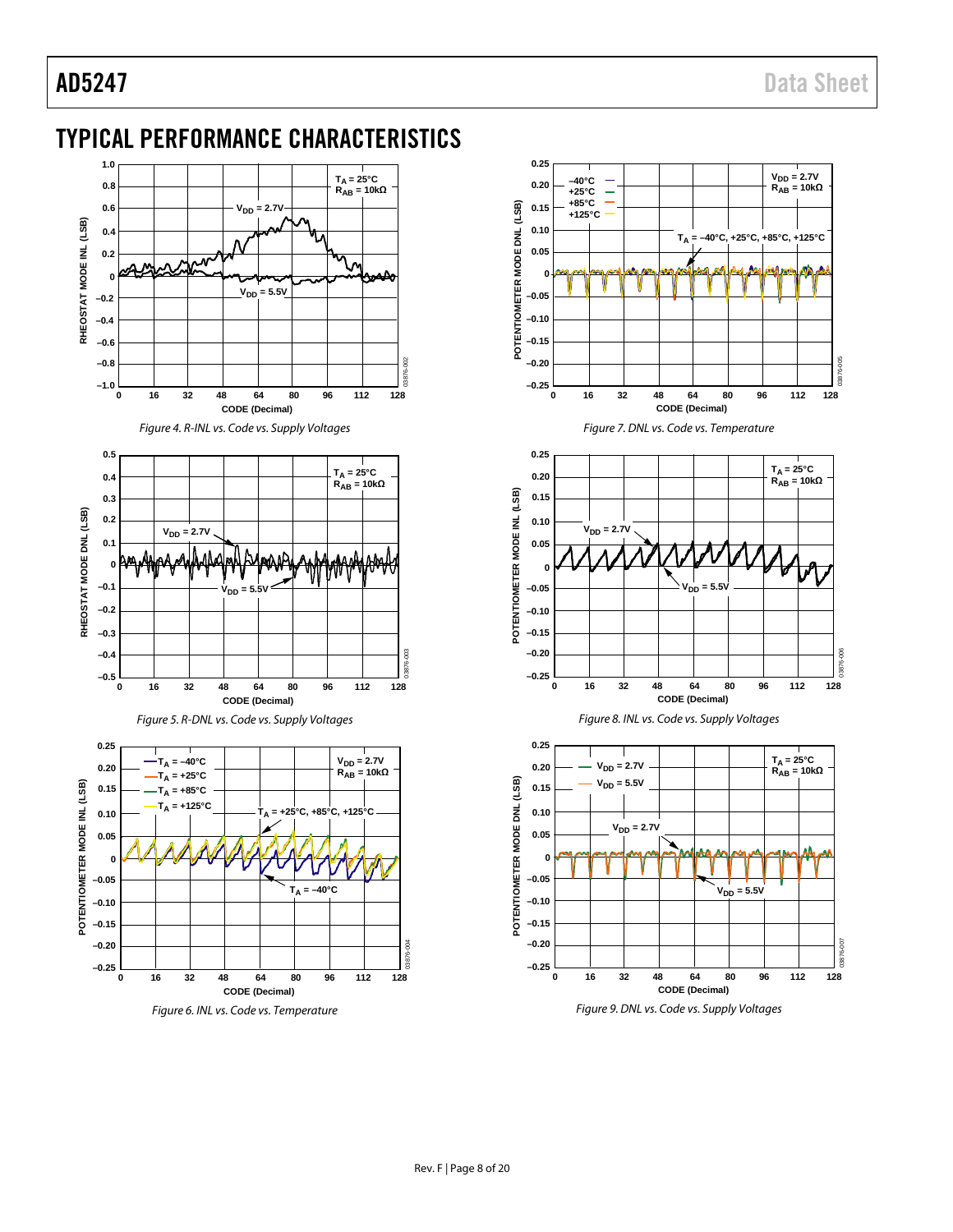# Data Sheet **AD5247**



*Figure 12. Full-Scale Error vs. Temperature*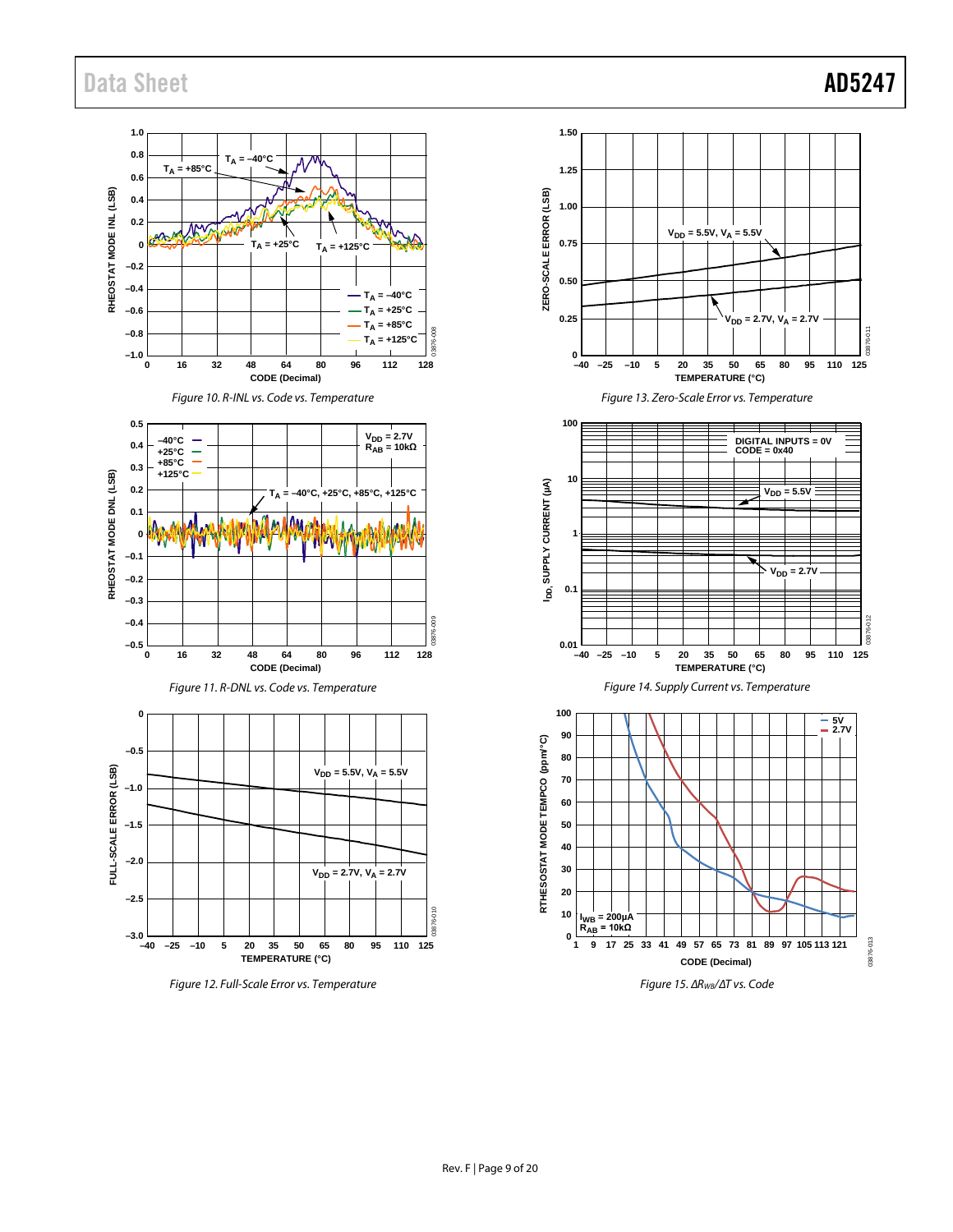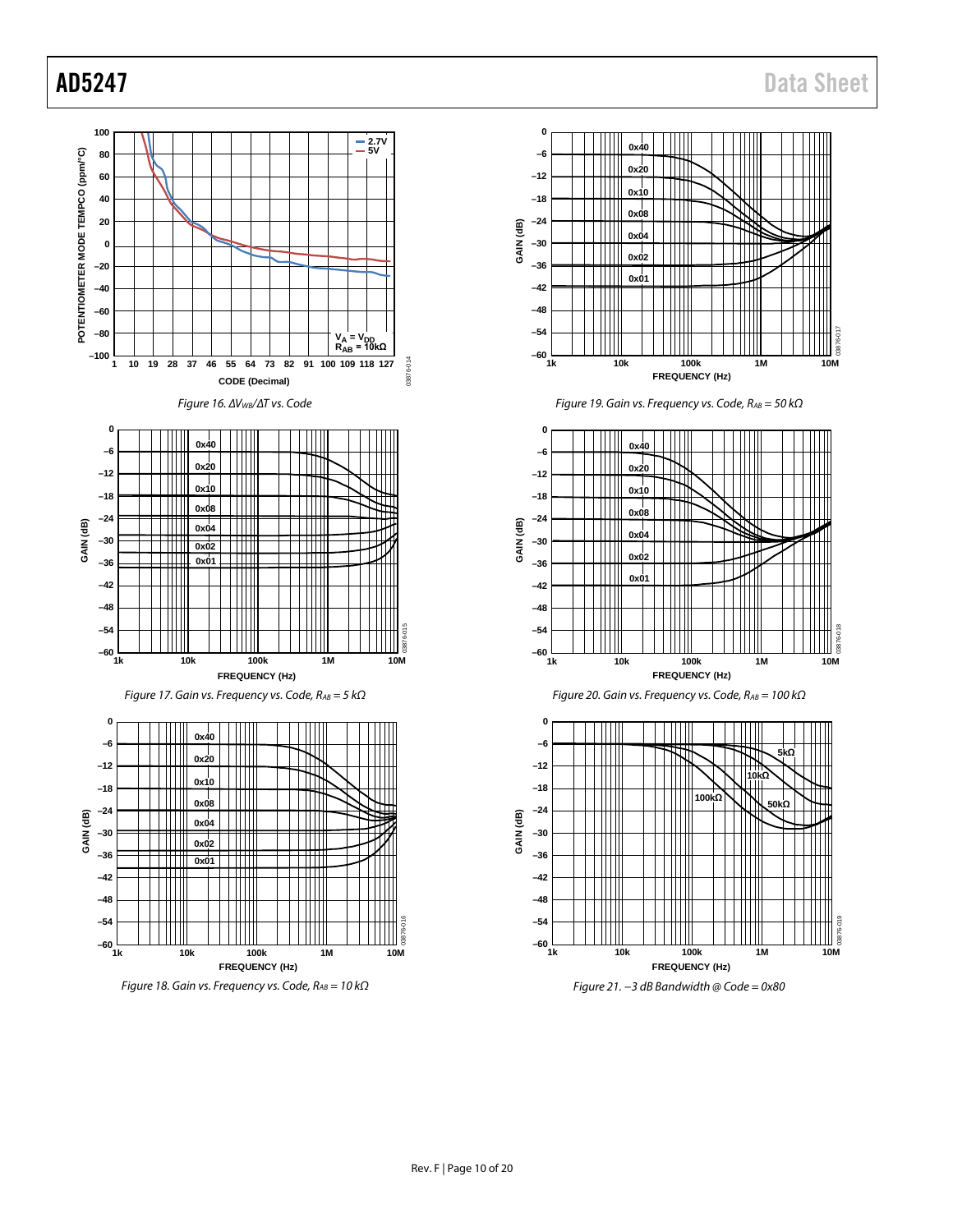# Data Sheet **AD5247**

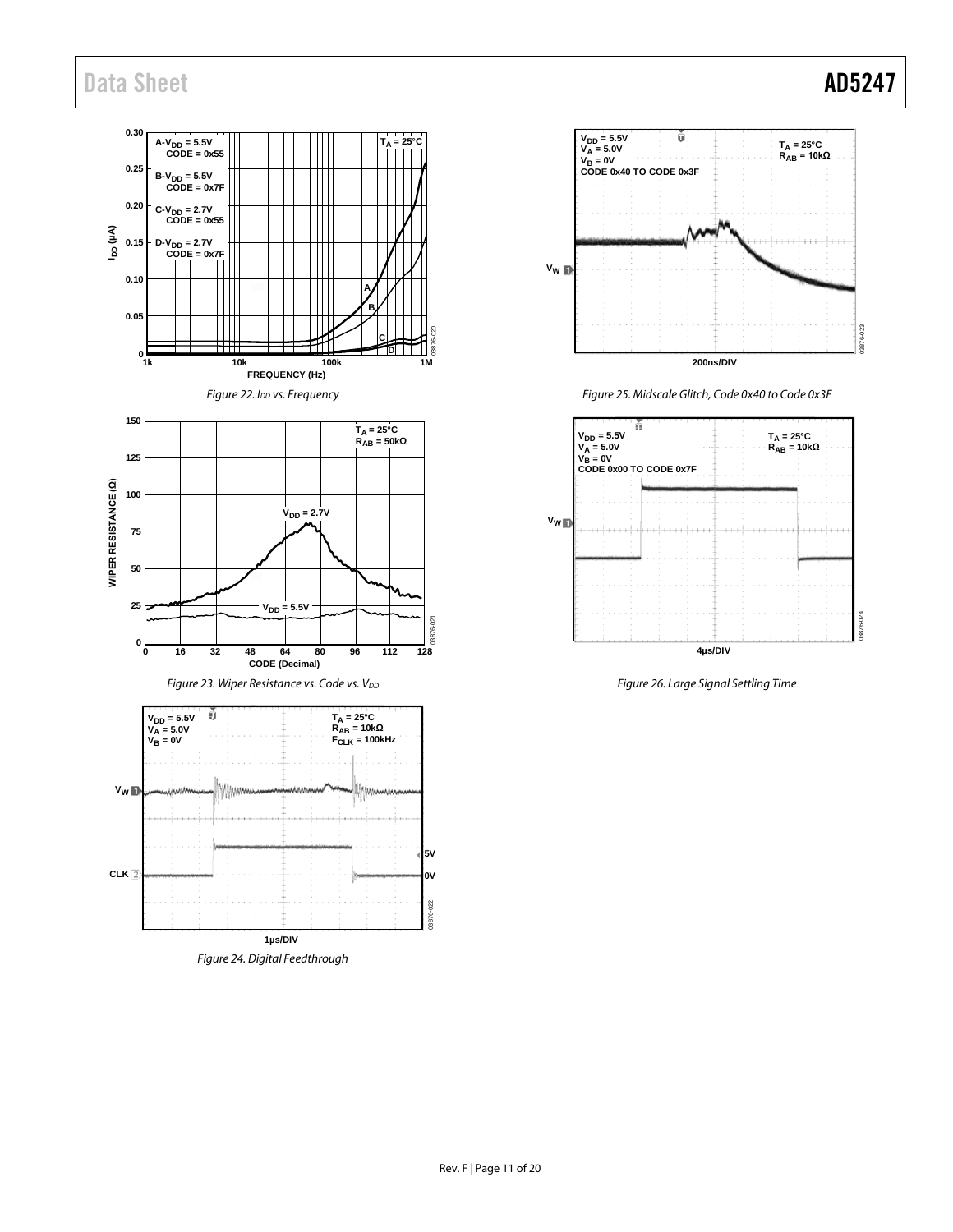03876-028

03876-028

# <span id="page-11-0"></span>TEST CIRCUITS

[Figure 27](#page-11-1) t[o Figure 32](#page-11-2) define the test conditions used in the [Specifications](#page-2-2) section.



<span id="page-11-1"></span>*Figure 27. Potentiometer Divider Nonlinearity Error (INL, DNL)*



*Figure 30. Power Supply Sensitivity (PSS, PSSR)*



*Figure 28. Resistor Position Nonlinearity Error (R-INL, R-DNL)*



*Figure 31. Gain vs. Frequency*





<span id="page-11-2"></span>*Figure 32. Common-Mode Leakage Current*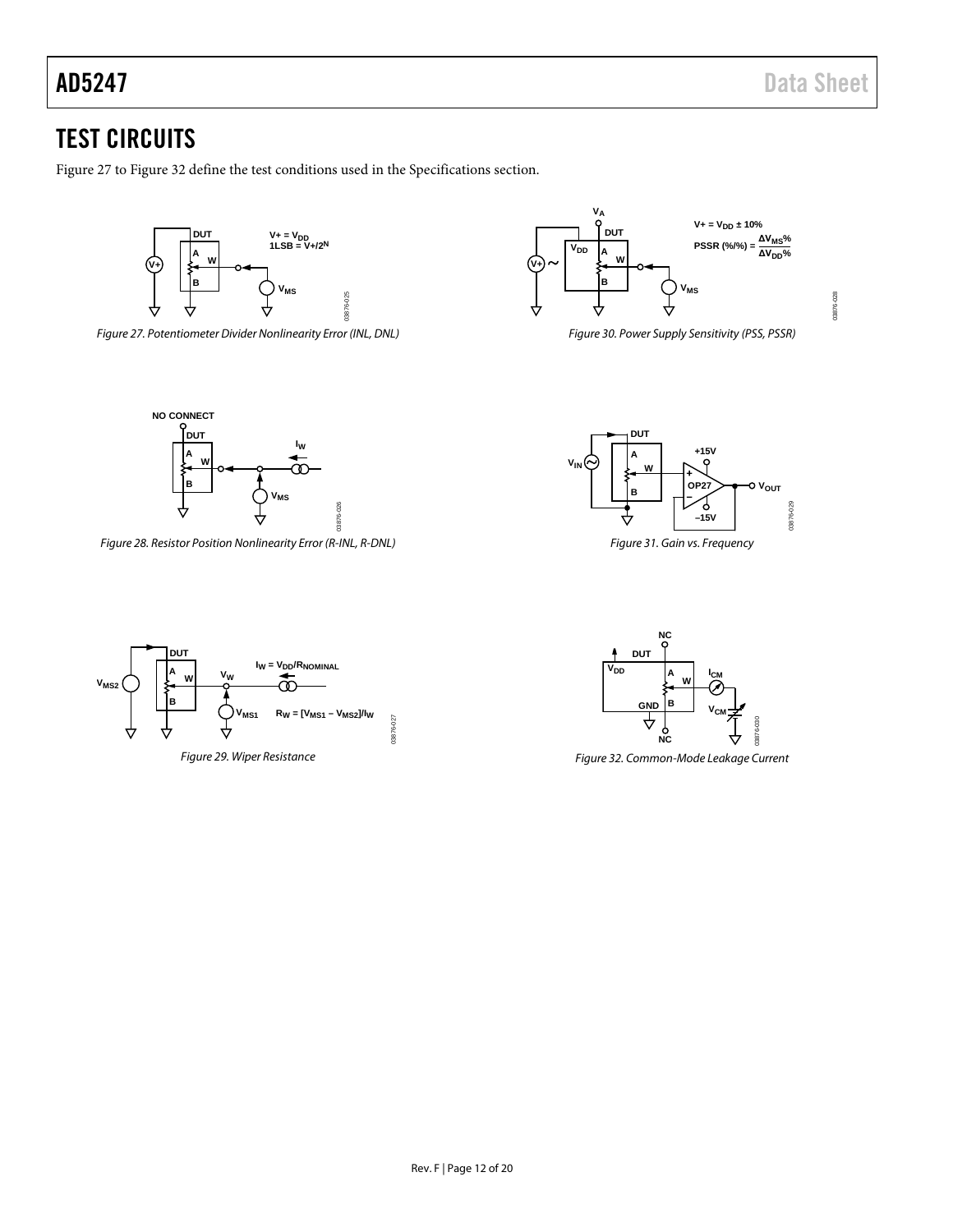# <span id="page-12-1"></span>I 2 C INTERFACE

The following abbreviations are used in this section:

- $\bullet$  S = start condition
- $P = stop condition$
- $A =$ acknowledge
- $X = don't care$
- $\overline{W}$  = write
- $R = read$
- A6, A5, A4, A3, A2, A1, A0 = address bits
- D6, D5, D4, D3, D2, D1, D0 = data bits

### **Table 6. Write Mode**

| . .<br>A6<br>$\sim$                        | A5<br>$\sim$ | -<br>A4 | $\sim$<br>А<br>г.<br><i>.</i> . | $\sim$<br>n. | <b>A1</b><br>. . | A <sub>0</sub> | $\overline{\phantom{a}}$<br>W |  | DΘ        | D5<br>-<br>__ | D <sub>4</sub><br>the contract of the contract of | D <sub>3</sub><br>$ -$ | $-$<br>∠ט<br>the contract of the contract of | D <sub>1</sub><br>the contract of the contract of | DC | A |  |
|--------------------------------------------|--------------|---------|---------------------------------|--------------|------------------|----------------|-------------------------------|--|-----------|---------------|---------------------------------------------------|------------------------|----------------------------------------------|---------------------------------------------------|----|---|--|
| Iress Kyte<br>aveد<br>AOL<br>'۱۲۳،<br>v LL |              |         |                                 |              |                  |                |                               |  | Data Byte | --            |                                                   |                        |                                              |                                                   |    |   |  |

### **Table 7. Read Mode**

| . .<br>A6             | <b>A5</b> | . .<br>A4 | $\mathbf{A}$<br><i>r</i> | ^<br>м. | Δ1<br><u>л</u> і | A <sub>0</sub> | ю<br>n |  | De | D5<br>. . | D <sub>4</sub> | D <sub>3</sub> | D <sub>2</sub> | $-$ | D0 | . . |  |
|-----------------------|-----------|-----------|--------------------------|---------|------------------|----------------|--------|--|----|-----------|----------------|----------------|----------------|-----|----|-----|--|
| Address Byte<br>-aveد |           |           |                          |         |                  |                |        |  |    | Data Byte |                |                |                |     |    |     |  |



### *Figure 33. Writing to the RDAC Register*

<span id="page-12-2"></span>

### *Figure 34. Reading from the RDAC Register*

### <span id="page-12-3"></span><span id="page-12-0"></span>**Table 8. I2 C Slave Addresses**

|                   | <b>Slave Addresses</b> |                |                |                |                |    |                |                    | <b>Slave Address</b> |                |             |                |                |    |    |
|-------------------|------------------------|----------------|----------------|----------------|----------------|----|----------------|--------------------|----------------------|----------------|-------------|----------------|----------------|----|----|
| Model             | A6                     | A <sub>5</sub> | A <sub>4</sub> | A <sub>3</sub> | A <sub>2</sub> | A1 | A <sub>0</sub> | Model              | A6                   | A <sub>5</sub> | A4          | A <sub>3</sub> | A <sub>2</sub> | A1 | A0 |
| AD5247BKS5-R2     | $\Omega$               |                | $\Omega$       |                |                |    | 0              | AD5247BKS50-RL7    | $\Omega$             |                | $\Omega$    |                |                |    |    |
| AD5247BKS5-RL7    | 0                      |                | $\Omega$       |                |                |    | 0              | AD5247BKSZ50-RL7   | $\Omega$             |                | $\Omega$    |                |                |    | 0  |
| AD5247BKSZ5-RL7   | 0                      |                | $\Omega$       |                |                |    | 0              | AD5247BKS100-R2    | $\Omega$             |                | $\Omega$    |                |                |    |    |
| AD5247BKS10-R2    | 0                      |                | $\Omega$       |                |                |    | 0              | AD5247BKSZ100-R2   | 0                    |                | $\mathbf 0$ |                |                |    |    |
| AD5247BKS10-RL7   | 0                      |                | 0              |                |                |    | 0              | AD5247BKS100-RL7   | 0                    |                | 0           |                |                |    |    |
| AD5247BKS710-RL7  | 0                      |                |                |                |                |    | $\Omega$       | AD5247BKSZ100-RL7  | $\Omega$             |                | $\Omega$    |                |                |    |    |
| AD5247BKSZ10-1RL7 | 0                      | $\Omega$       |                |                |                |    |                | AD5247BKSZ100-1RL7 | $\Omega$             | $\Omega$       |             | $\Omega$       |                |    |    |
| AD5247BKSZ10-2RL7 | 0                      | $\Omega$       |                |                |                |    | 0              | AD5247BKSZ100-2RL7 | $\Omega$             | $\Omega$       |             | $\Omega$       |                |    | 0  |
| AD5247BKS50-R2    | 0                      |                |                |                |                |    | 0              |                    |                      |                |             |                |                |    |    |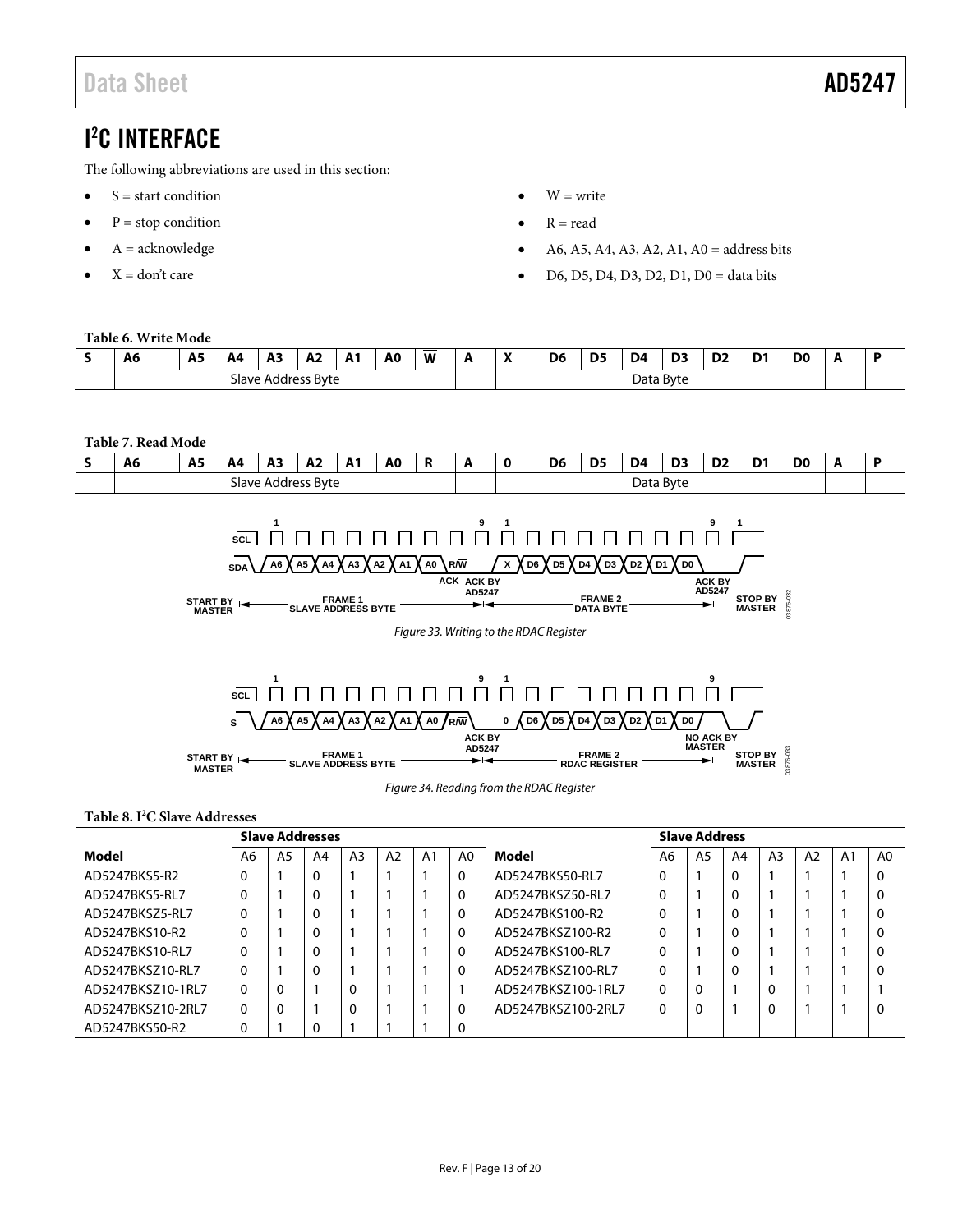# <span id="page-13-0"></span>THEORY OF OPERATION

The AD5247 is a 128-position, digitally-controlled variable resistor (VR) device. An internal power-on preset places the wiper at midscale during power-on, which simplifies the default condition recovery at power-up.

### <span id="page-13-1"></span>**PROGRAMMING THE VARIABLE RESISTOR**

### *Rheostat Operation*

The nominal resistance  $(R_{AB})$  of the RDAC between Terminal A and Terminal B is available in 5 kΩ, 10 kΩ, 50 kΩ, and 100 kΩ. The final two or three digits of the part number determine the nominal resistance value; for example, 10 k $\Omega$  = 10 and 50 k $\Omega$  = 50. The RAB of the VR has 128 contact points accessed by the wiper terminal, plus the B terminal contact. The 7-bit data in the RDAC latch is decoded to select one of the 128 possible settings.

Assuming a 10 k $\Omega$  part is used, the wiper's first connection starts at the B terminal for Data 0x00. Because there is a 50  $\Omega$  wiper contact resistance, such a connection yields a minimum of 100  $\Omega$  $(2 \times 50 \Omega)$  resistance between Terminal W and Terminal B. The second connection is the first tap point, corresponding to 178  $\Omega$  $(R_{WB} = R_{AB}/128 + R_W = 78 \Omega + 2 \times 50 \Omega)$  for Data 0x01. The third connection is the next tap point, representing 256  $\Omega$  (2 × 78  $\Omega$ )  $+ 2 \times 50 \Omega$ ) for Data 0x02, and so on. Each LSB data value increase moves the wiper up the resistor ladder until the last tap point is reached at 10,100  $\Omega$  (R<sub>AB</sub> + 2 × R<sub>W</sub>).

[Figure 35](#page-13-2) shows a simplified diagram of the equivalent RDAC circuit where the last resistor string is not accessed.



<span id="page-13-2"></span>*Figure 35. AD5247 Equivalent RDAC Circuit*

The general equation determining the digitally programmed output resistance between W and B is

$$
R_{WB}(D) = \frac{D}{128} \times R_{AB} + 2 \times R_{W}
$$
 (1)

where:

*D* is the decimal equivalent of the binary code loaded in the 7-bit RDAC register.

*RAB* is the end-to-end resistance.

*R<sub>W</sub>* is the wiper resistance contributed by the on resistance of the internal switch.

In summary, if  $R_{AB} = 10 \text{ k}\Omega$  and the Terminal A is open-circuited, the output resistance R<sub>WB</sub>, shown i[n Table 9,](#page-13-3) is set for the indicated RDAC latch codes.

<span id="page-13-3"></span>**Table 9. Codes and Corresponding RWB Resistance**

| D (Decimal) | $R_{WB}(\Omega)$ | <b>Output State</b>                   |
|-------------|------------------|---------------------------------------|
| 127         | 10,072           | Full scale $(R_{AB} + 2 \times R_W)$  |
| 64          | 5150             | Midscale                              |
|             | 228              | 1 LSB                                 |
| 0           | 150              | Zero scale (wiper contact resistance) |

Note that in the zero-scale condition, a finite resistance of 100  $Ω$  between Terminal W and Terminal B is present. Care should be taken to limit the current flow between W and B in this state to a maximum pulse current of no more than 20 mA. Otherwise, degradation or possible destruction of the internal switch contact can occur.

Similar to the mechanical potentiometer, the resistance of the RDAC between Wiper W and Terminal A also produces a digitally controlled complementary resistance, R<sub>WA</sub>. When these terminals are used, the Terminal B can be opened. Set the resistance value for RWA to start at a maximum value of resistance and to decrease the data loaded in the latch increases in value. The general equation for this operation is

$$
R_{WA}(D) = \frac{128 - D}{128} \times R_{AB} + 2 \times R_{W}
$$
 (2)

If  $R_{AB} = 10 \text{ k}\Omega$  and the B terminal is open-circuited, the output resistance, RW*A*, shown i[n Table 10,](#page-13-4) is set for the indicated RDAC latch codes.

<span id="page-13-4"></span>

| D (Decimal) | $R_{WA}(\Omega)$ | <b>Output State</b> |
|-------------|------------------|---------------------|
| 127         | 228              | Full scale          |
| 64          | 5150             | Midscale            |
|             | 10,071           | 1 LSB               |
|             | 10,150           | Zero scale          |

Typical device-to-device matching is process lot dependent and can vary by up to ±30%. Because the resistance element is processed in thin film technology, the change in RAB with temperature has a very low 45 ppm/°C temperature coefficient.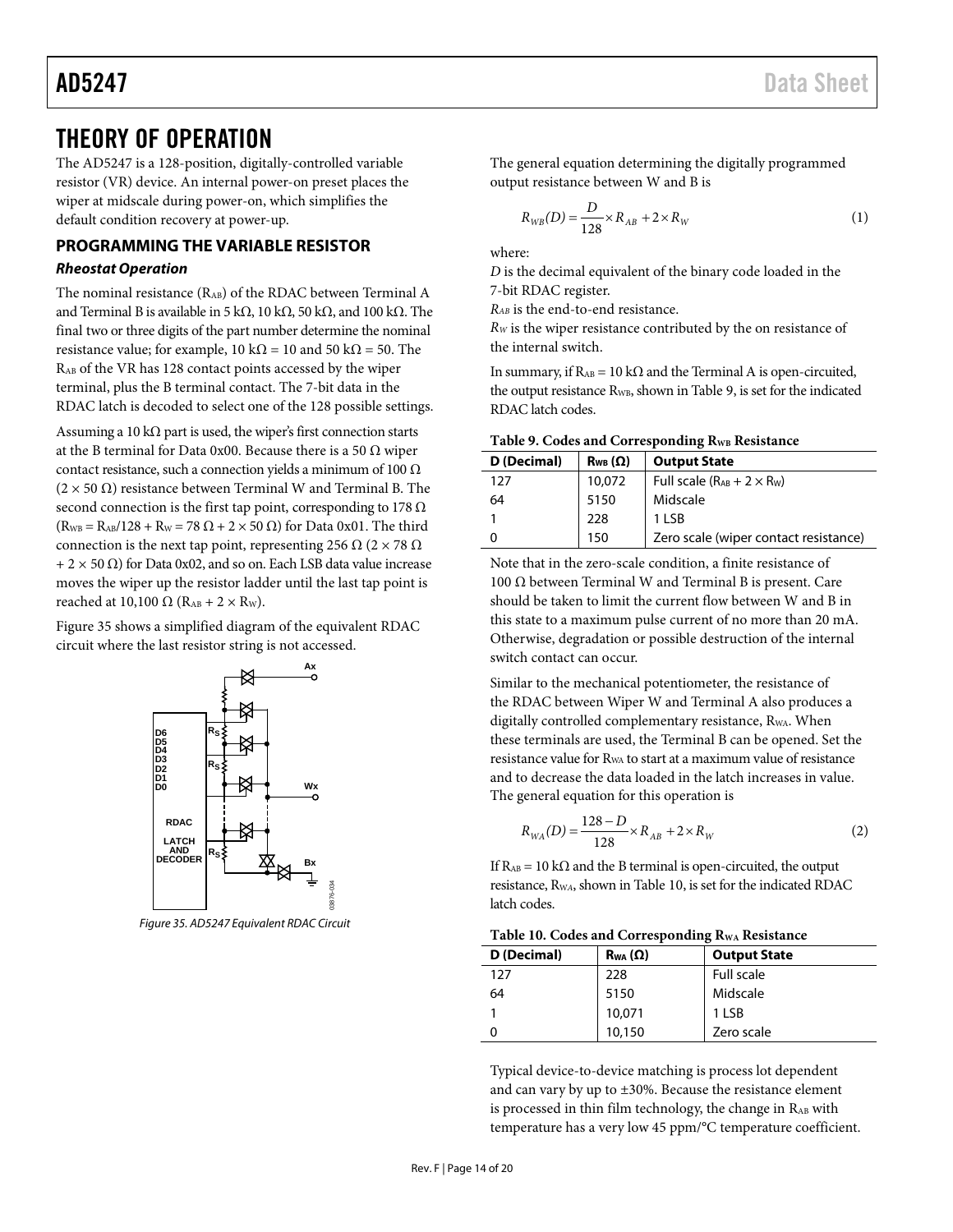### <span id="page-14-0"></span>*Voltage Output Operation*

The digital potentiometer easily generates a voltage divider at wiper-to-B and wiper-to-A, proportional to the input voltage at A-to-B. Unlike the polarity of  $V_{DD}$  to GND, which must be positive, voltage across A-to-B, W-to-A, and W-to-B can be at either polarity.

If ignoring the effect of the wiper resistance for approximation, connecting the Terminal A to 5 V and the Terminal B to ground produces an output voltage at the wiper-to-B starting at 0 V up to 1 LSB less than 5 V. Each LSB of voltage is equal to the voltage applied across Terminal A and Terminal B divided by the 128 positions of the potentiometer divider. The general equation defining the output voltage at  $V_W$  with respect to ground for any valid input voltage applied to Terminal A and Terminal B is

$$
V_W(D) = \frac{D}{128} \times V_A
$$
\n(3)

A more accurate calculation that includes the effect of wiper resistance, V<sub>w</sub>, is

$$
V_W(D) = \frac{R_{WB}(D)}{R_{AB}} \times V_A
$$
\n<sup>(4)</sup>

Operation of the digital potentiometer in the divider mode results in a more accurate operation over temperature. Unlike rheostat mode, divider mode makes the output voltage mainly on the ratio of Internal Resistor R<sub>WA</sub> to Internal Resistor R<sub>WB</sub>, and not the absolute values. Therefore, the temperature drift reduces to 15 ppm/°C.

## <span id="page-14-1"></span>**I 2 C-COMPATIBLE 2-WIRE SERIAL BUS**

The first byte of the AD5247 is a slave address byte (see the I 2 [C](#page-12-1)  [Interface](#page-12-1) section). It has a 7-bit slave address and an  $R/\overline{W}$  bit. The 5 k $\Omega$  and 50 k $\Omega$  options support one 7-bit slave address while the 10 kΩ and 100 kΩ options each have three hard-coded slave address options available (se[e Table 8](#page-12-0) for a full list of slave address locations). The extra hard coded slave addresses on the 10 kΩ and 100 kΩ options allow users to employ up to three of these devices on one I<sup>2</sup>C bus. The seven MSBs of the slave address are followed by 0 for a write command or 1 to place the device in read mode.

The 2-wire I<sup>2</sup>C serial bus protocol operates as follows:

- 1. The master initiates a data transfer by establishing a start condition, which is when a high-to-low transition on the SDA line occurs while SCL is high (see [Figure 33\)](#page-12-2). The following byte is the slave address byte, consisting of the 7-bit slave address followed by an  $R/\overline{W}$  bit (this bit determines whether data is read from or written to the slave device). The slave, whose address corresponds to the transmitted address, responds by pulling the SDA line low during the ninth clock pulse (this is termed the acknowledge bit). At this stage, all other devices on the bus remain idle while the selected device waits for data to be written to or read from its serial register. If the R/W bit is high, the master reads from the slave device. If the  $R/\overline{W}$  bit is low, the master writes to the slave device.
- 2. In write mode, after acknowledgement of the slave address byte, the next byte is the data byte. Data is transmitted over the serial bus in sequences of nine clock pulses (eight data bits followed by an acknowledge bit). The transitions on the SDA line must occur during the low period of SCL and remain stable during the high period of SCL (see [Figure 33\)](#page-12-2).
- 3. In read mode, after acknowledgment of the slave address byte, data is received over the serial bus in sequences of nine clock pulses (a slight difference from write mode, where eight data bits are followed by an acknowledge bit). Similarly, the transitions on the SDA line must occur during the low period of SCL and remain stable during the high period of SCL (see [Figure 34\)](#page-12-3).
- 4. When all data bits have been read or written, a stop condition is established by the master. A stop condition is defined as a low-to-high transition on the SDA line while SCL is high. In write mode, the master pulls the SDA line high during the  $10<sup>th</sup>$  clock pulse to establish a stop condition (see [Figure 33\)](#page-12-2). In read mode, the master issues a no acknowledge for the ninth clock pulse (that is, the SDA line remains high). The master then brings the SDA line low before the 10<sup>th</sup> clock pulse, which goes high to establish a stop condition (se[e Figure 34\)](#page-12-3).

A repeated write function gives the user flexibility to update the RDAC output a number of times after addressing the part only once. For example, after the RDAC has acknowledged its slave address in the write mode, the RDAC output updates on each successive byte. If different instructions are needed, the write/read mode has to start again with a new slave address and data byte. Similarly, a repeated read function of the RDAC is also allowed.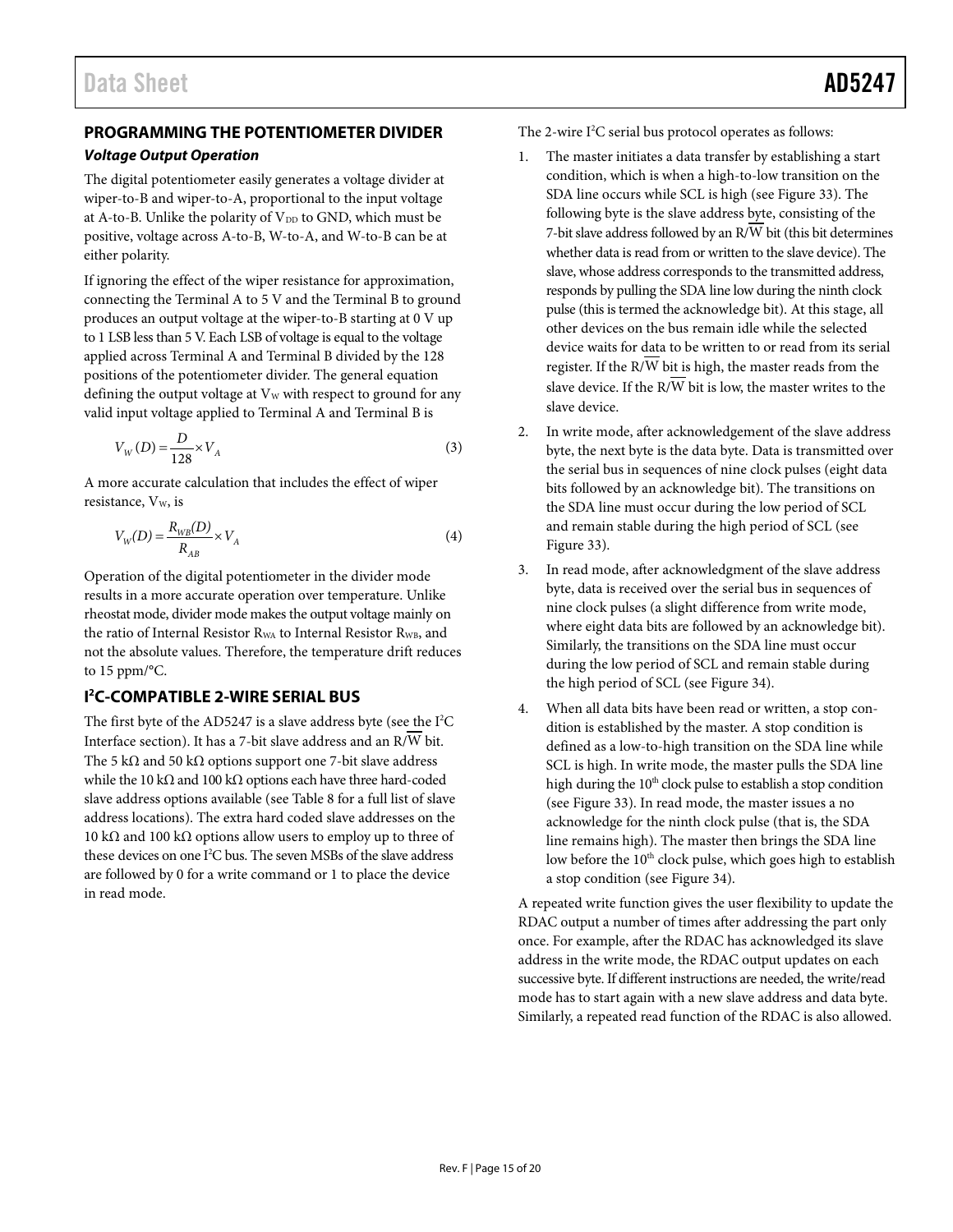## <span id="page-15-0"></span>**LEVEL SHIFTING FOR BIDIRECTIONAL INTERFACE**

While most legacy systems can be operated at one voltage, a new component can be optimized at another voltage. When two systems operate the same signal at two different voltages, proper level shifting is needed. For instance, users can employ a 3.3 V E<sup>2</sup>PROM to interface with a 5 V digital potentiometer. A level shifting scheme is needed to enable a bidirectional communication so that the setting of the digital potentiometer can be stored in and retrieved from the E<sup>2</sup>PROM. [Figure 36](#page-15-5) shows one of the level-shifting implementations. M1 and M2 can be any N-channel signal FETs, or if  $V_{DD}$  falls below 2.5 V, M1 and M2 can be low threshold FETs such as the FDV301N.





03876-035

## <span id="page-15-5"></span><span id="page-15-1"></span>**ESD PROTECTION**

All digital inputs are protected with a series input resistor and parallel Zener ESD structures as shown i[n Figure 37.](#page-15-6) This applies to digital input pins (SDA and SCL).



*Figure 37. ESD Protection of Digital Pins*

### <span id="page-15-6"></span><span id="page-15-2"></span>**TERMINAL VOLTAGE OPERATING RANGE**

The AD5247 V<sub>DD</sub> and GND power supply defines the boundary conditions for proper 3-terminal digital potentiometer operation. Supply signals present on Terminal A and Terminal W that exceed V<sub>DD</sub> or GND are clamped by the internal forward biased diodes (see [Figure 38\)](#page-15-7).



<span id="page-15-7"></span>*Figure 38. Maximum Terminal Voltages Set by V<sub>DD</sub> and GND* 

## <span id="page-15-3"></span>**MAXIMUM OPERATING CURRENT**

At low code values, the user should be aware that, due to low resistance values, the current through the RDAC might exceed the 5 mA limit. I[n Figure 39,](#page-15-8) a 5 V supply is placed on the wiper, and the current through Terminal W and Terminal B is plotted with respect to code. A line is also drawn denoting the 5 mA current limit. Note that at low code values (particularly for the 5 kΩ and 10 kΩ options), the current level increases significantly. Care should be taken to limit the current flow between W and B in this state to a maximum continuous current of 5 mA and a maximum pulse current of no more than 20 mA. Otherwise, degradation or possible destruction of the internal switch contacts can occur.



<span id="page-15-8"></span><span id="page-15-4"></span>**POWER-UP SEQUENCE**

Because the ESD protection diodes limit the voltage compliance at Terminal A and Terminal W (se[e Figure 38\)](#page-15-7), it is important to power  $V_{DD}/GND$  before applying any voltage to Terminal A and Terminal W; otherwise, the diode is forward-biased such that V<sub>DD</sub> is powered unintentionally and can affect the rest of the user's circuit. The ideal power-up sequence is in the following order: GND,  $V_{DD}$ , digital inputs,  $V_A$ , and  $V_W$ . The relative order of powering  $V_A$  and  $V_W$  and the digital inputs is not important as long as they are powered after  $V_{DD}/GND$ .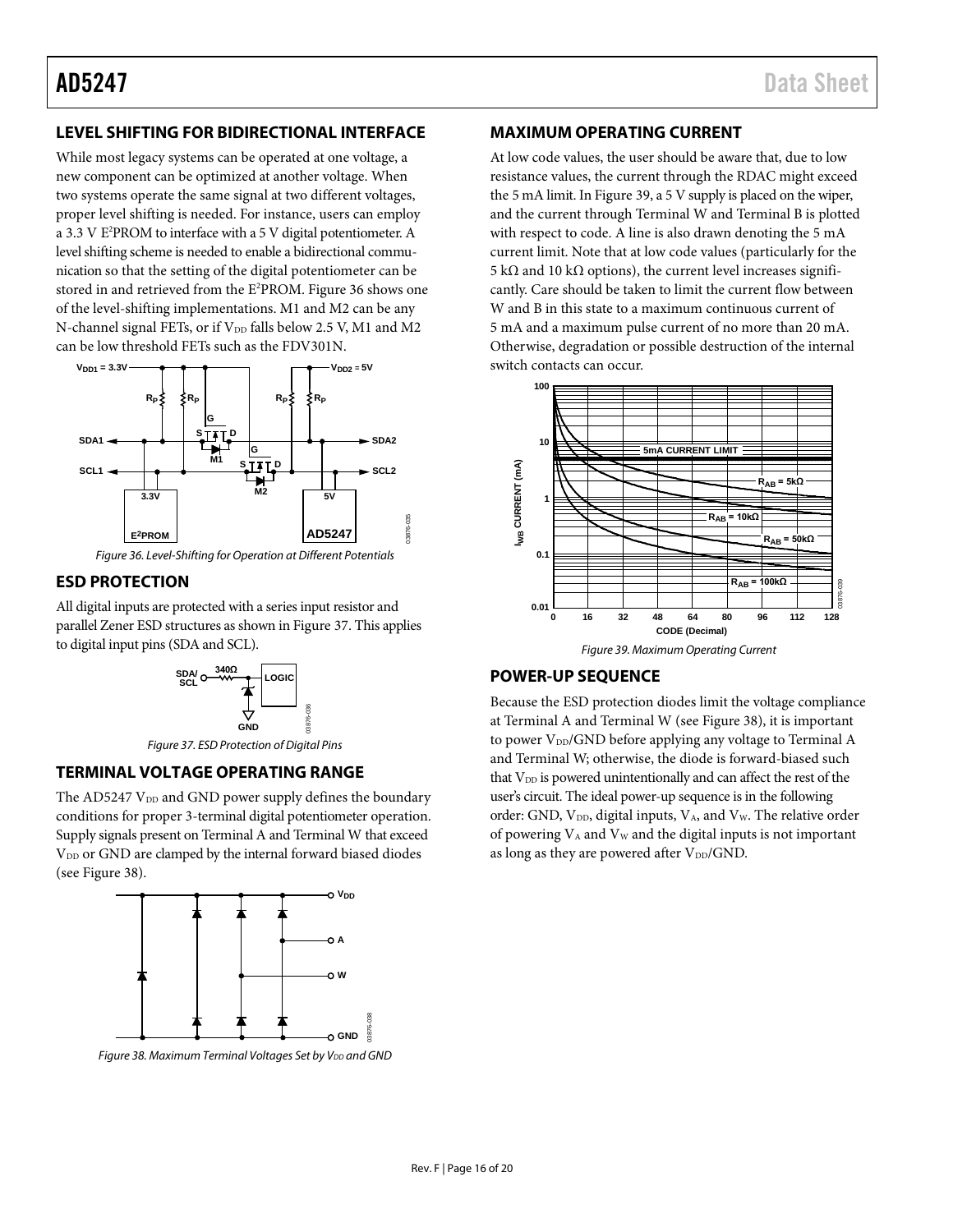## <span id="page-16-0"></span>**LAYOUT AND POWER SUPPLY BYPASSING**

It is good practice to employ a compact, minimum lead-length layout design. The leads to the inputs should be as direct as possible with minimum conductor length. Ground paths should have low resistance and low inductance.

Similarly, it is good practice to bypass the power supplies with quality capacitors for optimum stability. Supply leads to the device should be bypassed with 0.01 µF to 0.1 µF disc or chip ceramic capacitors. Low ESR 1 µF to 10 µF tantalum or electrolytic capacitors should also be applied at the supplies to minimize any transient disturbance and low frequency ripple (se[e Figure 40\)](#page-16-2). Note that the digital ground should also be joined remotely to the analog ground at one point to minimize the ground bounce.



*Figure 40. Power Supply Bypassing*

## <span id="page-16-2"></span><span id="page-16-1"></span>**CONSTANT BIAS TO RETAIN RESISTANCE SETTING**

For users who desire nonvolatility but cannot justify the additional cost for the EEMEM, the AD5247 can be considered a low cost alternative because it maintains a constant bias to retain the wiper setting. The AD5247 is specifically designed with low power in mind, which allows low power consumption even in battery-operated systems.

[Figure 41](#page-16-3) demonstrates the power consumption from a 3.4 V 450 mA/hr Li-Ion cell phone battery, which is connected to the AD5247. The measurement over time shows that the device draws approximately 1.3 µA and consumes negligible power. Over a course of 30 days, the battery was depleted by less than 2%, the majority of which was due to the intrinsic leakage current of the battery itself.



<span id="page-16-3"></span>This demonstrates that constantly biasing the potentiometer is a practical approach. Most portable devices do not require the removal of batteries for charging. Although the resistance setting of the AD5247 is lost when the battery needs replacement, such events occur rather infrequently. As a result, this inconvenience is justified by the lower cost and smaller size offered by the AD5247. If total power is lost, the user should be provided with a means to adjust the setting accordingly.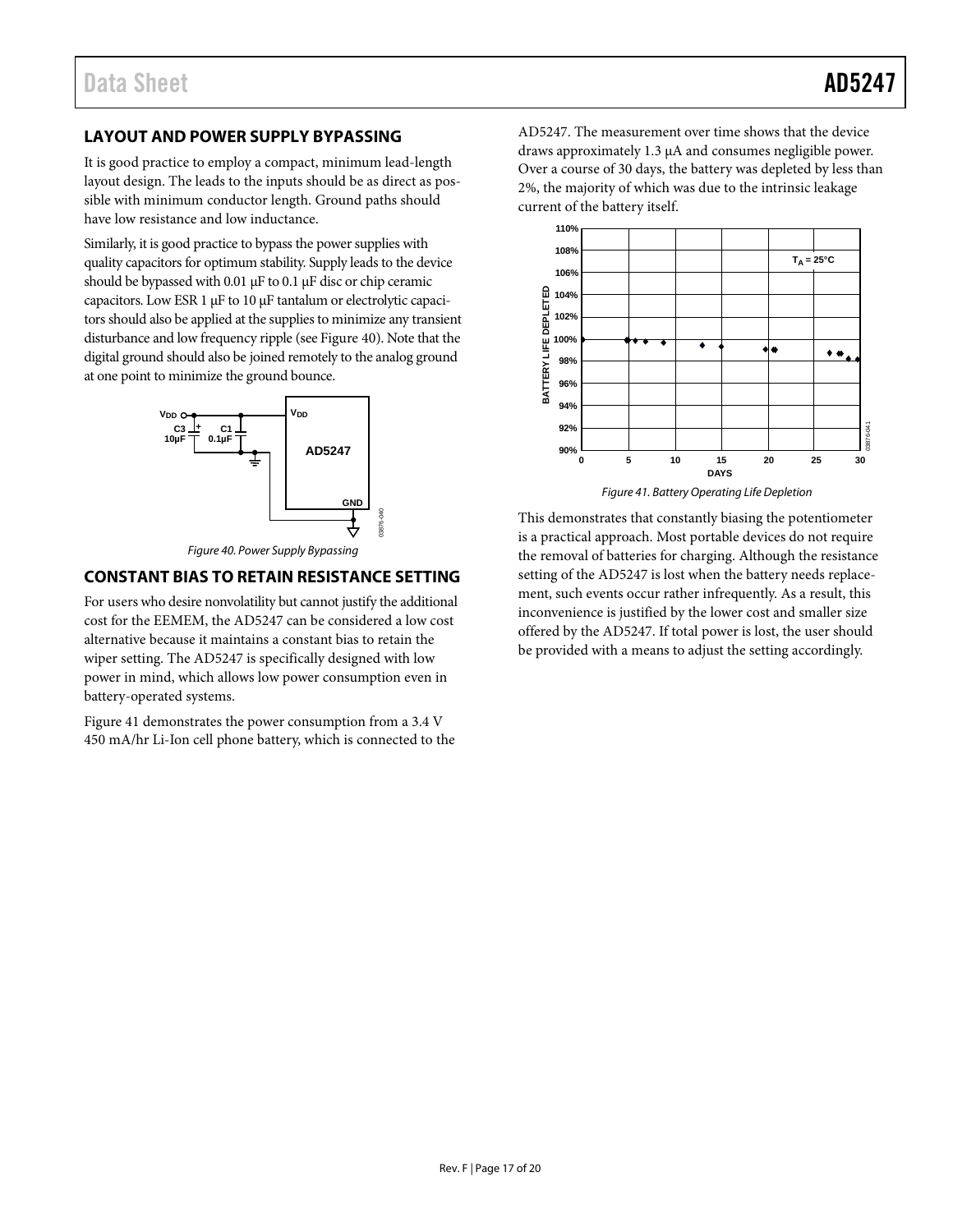# <span id="page-17-0"></span>OUTLINE DIMENSIONS



## <span id="page-17-1"></span>**ORDERING GUIDE**

|                    |                        |                                     |                                                            | Package       |                 |
|--------------------|------------------------|-------------------------------------|------------------------------------------------------------|---------------|-----------------|
| Model <sup>1</sup> | $R_{AB}$ (k $\Omega$ ) | <b>Temperature Range</b>            | Package Description <sup>2</sup>                           | <b>Option</b> | <b>Branding</b> |
| AD5247BKSZ5-RL7    | 5                      | $-40^{\circ}$ C to $+125^{\circ}$ C | 6-lead Thin Shrink Small Outline Transistor Package [SC70] | $KS-6$        | D <sub>96</sub> |
| AD5247BKSZ10-RL7   | 10                     | $-40^{\circ}$ C to $+125^{\circ}$ C | 6-lead Thin Shrink Small Outline Transistor Package [SC70] | $KS-6$        | D95             |
| AD5247BKSZ10-1RL7  | 10                     | $-40^{\circ}$ C to $+125^{\circ}$ C | 6-lead Thin Shrink Small Outline Transistor Package [SC70] | $KS-6$        | D <sub>5E</sub> |
| AD5247BKSZ10-2RL7  | 10                     | $-40^{\circ}$ C to $+125^{\circ}$ C | 6-lead Thin Shrink Small Outline Transistor Package [SC70] | $KS-6$        | <b>DAK</b>      |
| AD5247BKS750-RL7   | 50                     | $-40^{\circ}$ C to $+125^{\circ}$ C | 6-lead Thin Shrink Small Outline Transistor Package [SC70] | $KS-6$        | D97             |
| AD5247BKS7100-R2   | 100                    | $-40^{\circ}$ C to $+125^{\circ}$ C | 6-lead Thin Shrink Small Outline Transistor Package [SC70] | $KS-6$        | D98             |
| AD5247BKSZ100-RL7  | 100                    | $-40^{\circ}$ C to $+125^{\circ}$ C | 6-lead Thin Shrink Small Outline Transistor Package [SC70] | $KS-6$        | D98             |
| AD5247BKSZ100-1RL7 | 100                    | $-40^{\circ}$ C to $+125^{\circ}$ C | 6-lead Thin Shrink Small Outline Transistor Package [SC70] | $KS-6$        | DAJ             |
| AD5247BKSZ100-2RL7 | 100                    | $-40^{\circ}$ C to $+125^{\circ}$ C | 6-lead Thin Shrink Small Outline Transistor Package [SC70] | $KS-6$        | DAL             |
| EVAL-AD5247DBZ     |                        |                                     | <b>Evaluation Board</b>                                    |               |                 |

 $1 Z =$  RoHS compliant part.

 $^2$  The evaluation board is shipped with the 10 kΩ R<sub>AB</sub> resistor option; however, the board is compatible with all available resistor value options.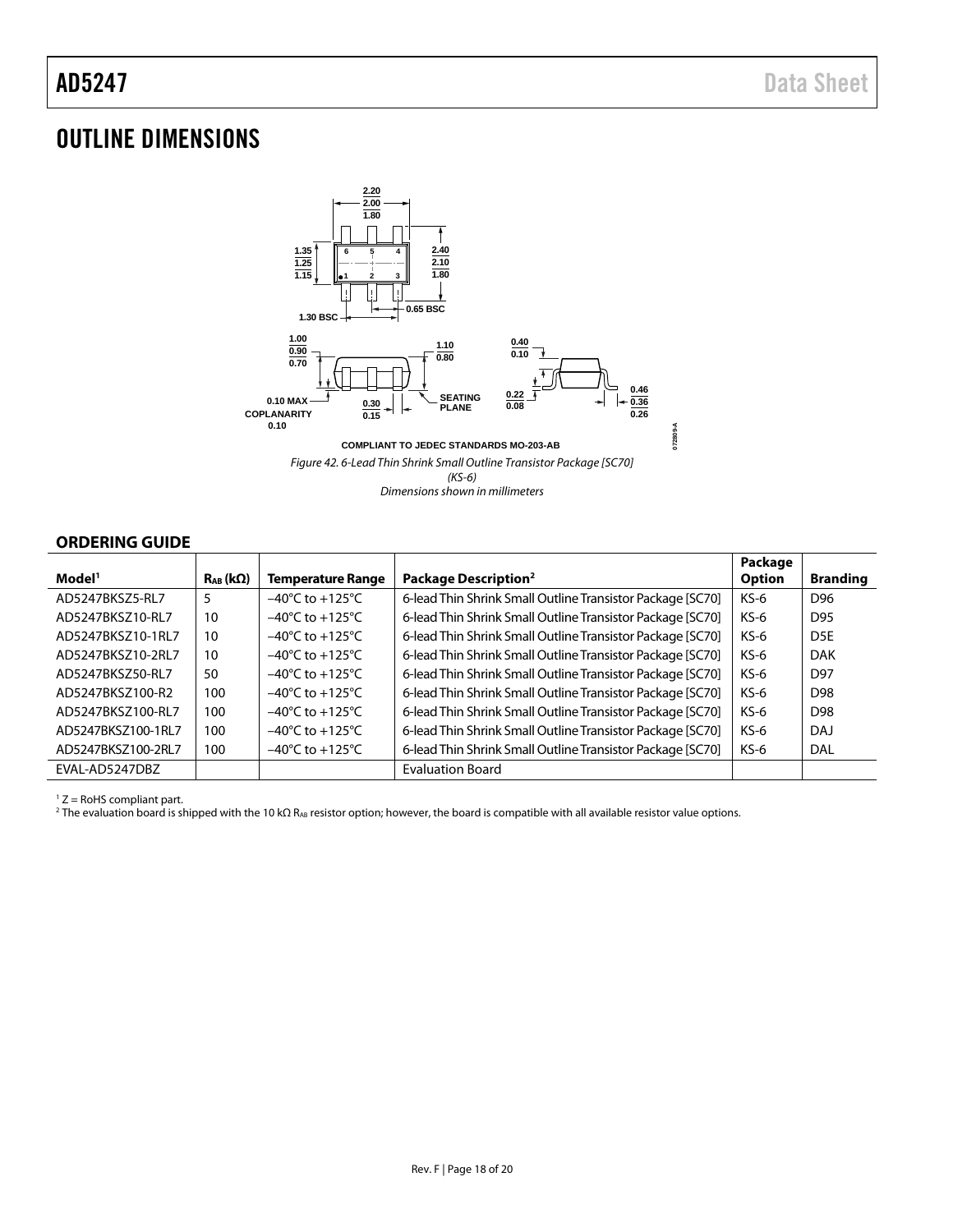# **NOTES**